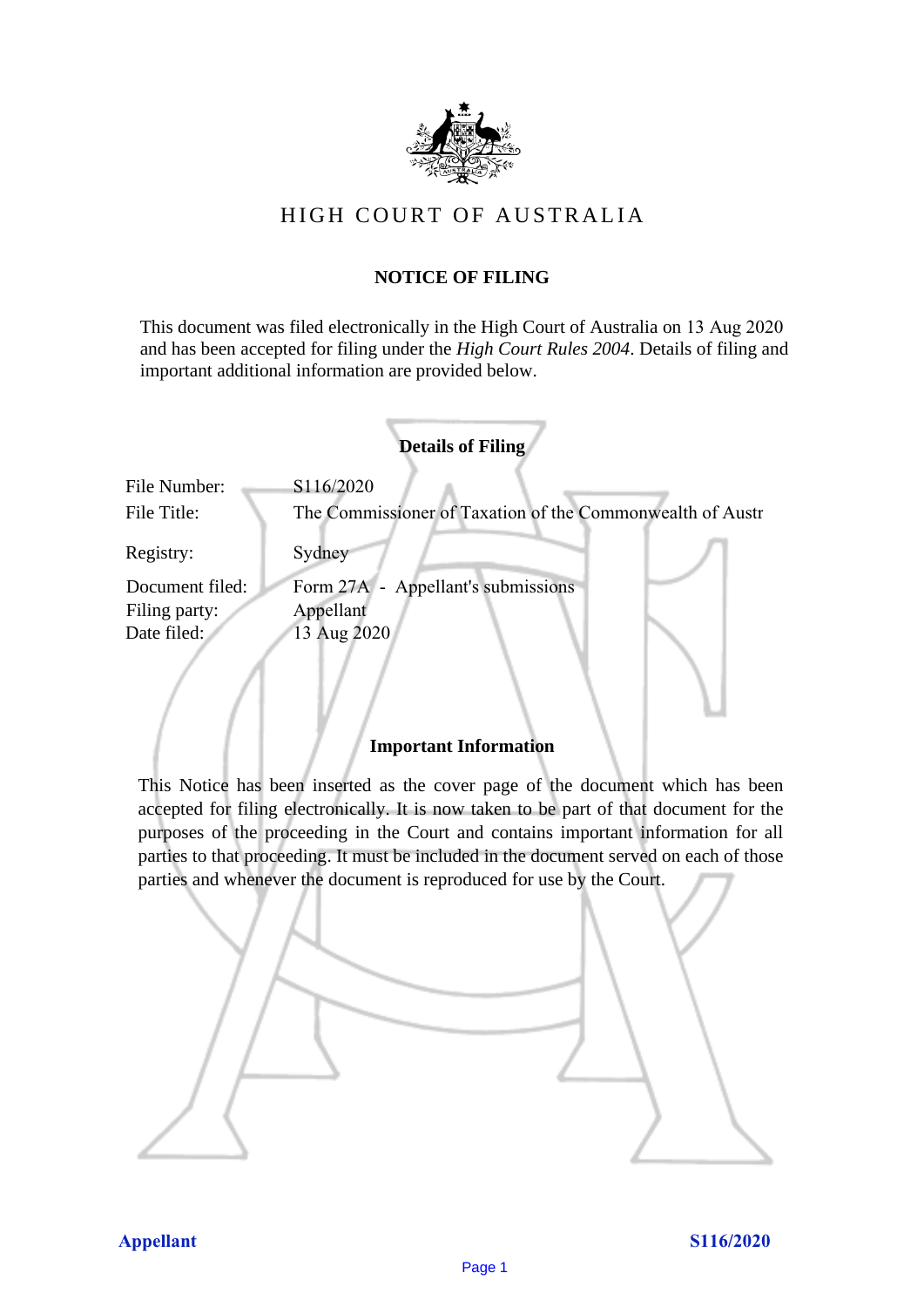## **IN THE HIGH COURT OF AUSTRALIA**  IN THE HIGH COURT OF AUSTRALIA **SYDNEY REGISTRY** SYDNEY REGISTRY

## BETWEEN: BETWEEN:

## **THE COMMISSIONER OF TAXATION OF THE COMMONWEALTH OF**  THE COMMISSIONER OF TAXATION OF THE COMMONWEALTH OF **AUSTRALIA** AUSTRALIA Appellant Appellant

10 10

and and

## **TRAVELEX LIMITED** TRAVELEX LIMITED Respondent Respondent

### **APPELLANT'S SUBMISSIONS** APPELLANT'S SUBMISSIONS

## **Part I: CERTIFICATION** Part I: CERTIFICATION

1. We certify that this submission is in a form suitable for publication on the internet. 1. We certify that this submission is in a form suitable for publication on the internet.

## **Part II: CONCISE STATEMENT OF THE ISSUES** Part Il: CONCISE STATEMENT OF THE ISSUES

- 2. The issue in this appeal is: 2. The issue in this appeal is:
- 20 (a) whether the act of the appellant (**Commissioner**) in crediting an amount to an 20 (a) whether the act of the appellant (Commissioner) in crediting an amount to an entity's Running Balance Account (RBA) established pursuant to the *Taxation Administration Act 1953* (Cth) (**Administration Act**) generates, by its own force, Administration Act 1953 (Cth) (Administration Act) generates, by its own force, an "RBA surplus" for the purposes of s8AAZLF(1) of the Administration Act giving rise to an obligation to refund the RBA surplus and to pay interest under giving rise to an obligation to refund the RBA surplus and to pay interest under s12AA of the *Taxation (Interest on Overpayments and Early Payments) Act 1983* (Cth) (**Overpayments Act**), even if the credit is a mistake and does not reflect any (Cth) (Overpayments Act), even ifthe credit is <sup>a</sup> mistake and does not reflect any entitlement of the entity under a "taxation law" as defined in the Administration Act, as the majority of the Full Court held (FC[165]; CAB 90); or IN THE IRIGH COURT OF AUSTRALIA SUBSEX<br>
SERVENCESTRY<br>
SERVENCESTRY<br>
THE COMMISSIONER OF TAXATION OF THE COMMONWEALTHI OF<br>
APPELLANT'S SUBMISSIONS<br>
TRAVELEX LIMITED<br>
APPELLANT'S SUBMISSIONS<br>
TRAVELEX LIMITED<br>
APPELLANT'S S
- (b) whether, as held by Derrington J, an obligation on the part of the Commissioner to (b) whether, as held by Derrington J, an obligation on the part of the Commissioner to 30 refund a "RBA surplus" under s8AAZLF(1) of the Administration Act and to pay 30 refund <sup>a</sup> "RBA surplus" under ssAAZLF(1) of the Administration Act and to pay interest under s12AA of the Overpayments Act on the RBA surplus only arises interest under s12AA of the Overpayments Act on the RBA surplus only arises when the payments and credits to which the entity is actually entitled under a

**\_\_\_\_\_\_\_\_\_\_\_\_\_\_\_\_\_\_\_\_\_\_\_\_\_\_\_\_\_\_\_\_\_\_\_\_\_\_\_\_\_\_\_\_\_\_\_\_\_\_\_\_\_\_\_\_\_\_\_\_\_\_\_\_\_\_\_\_\_\_\_\_\_\_\_\_\_\_\_\_\_\_\_\_\_\_\_**

Date of document: 13 August 2020 Filed on behalf of: The Appellant<br>Prepared by: **Prepared by:** Balazs Lazanas & Welch LLP and Telephone: 02 9191 0770 Level 10, 67 Castlereagh Street Fax: 02 9191 0779 Sydney NSW 2000 Email: gina@blwllp.com Sydney NSW 2000 Email: gina@blwllp.com Ref: Gina Lazanas Appellant Page 2 Ref: Gina Lazanas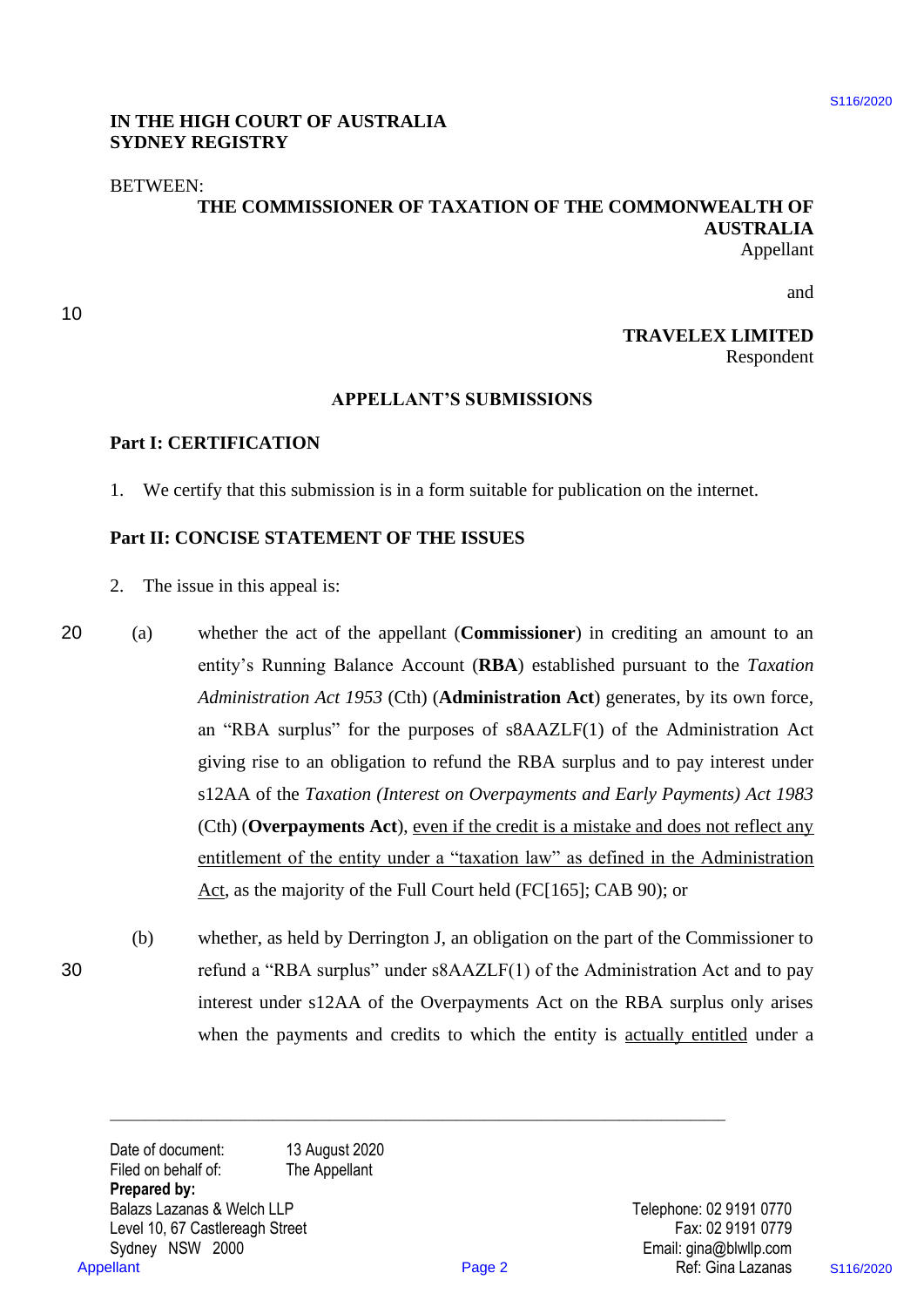taxation law that have been allocated to the RBA exceed the primary tax debts taxation law that have been allocated to the RBA exceed the primary tax debts allocated to the RBA (FC[59] and [80]). allocated to the RBA (FC[59] and [80]).

3. The Notice of Contention raises the question whether the Commissioner made an The Notice of Contention raises the question whether the Commissioner made an assessment for the November 2009 tax period on or around 28 June 2012, a matter not assessment for the November 2009 tax period on or around 28 June 2012, <sup>a</sup> matter not raised before the primary judge or the Full Court on appeal. raised before the primary judge or the Full Court on appeal.

2

## **Part III: SECTION 78B NOTICE** Part III: SECTION 78B NOTICE

4. The appellant has considered whether any notice should be given in compliance with s78B 4. The appellant has considered whether any notice should be given in compliance with s78B of the *Judiciary Act 1903* (Cth) and considers that no such notice is required. of the Judiciary Act 1903 (Cth) and considers that no such notice is required.

## **Part IV: CITATIONS** Part IV: CITATIONS

10 5. Travelex Limited v Commissioner of Taxation [2018] FCA 1051 (PJ), and Commissioner *of Taxation v Travelex Limited* [2020] FCAFC 10 (**FC**). of Taxation v Travelex Limited [2020] FCAFC 10 (FC).

#### **Part V: STATEMENT OF FACTS** Part V: STATEMENT OF FACTS

#### Background facts Background facts

- 6. From 1 July 2000 Travelex has been registered under Division 25 of the A New Tax System *(Goods and Services Tax) Act 1999* (Cth) (**GST Act**) and lodged GST returns for monthly (Goods and Services Tax) Act 1999 (Cth) (GST Act) and lodged GST returns for monthly tax periods (FC[8]-[9]; CAB 50). tax periods (FC[8]-[9]; CAB 50).
- 7. The business of Travelex included the operation of an enterprise (as defined in s 9-20(1) 7. The business of Travelex included the operation of an enterprise (as defined in <sup>s</sup> 9-20(1) of the GST Act) in the course of which it, for consideration, supplied foreign currency of the GST Act) in the course of which it, for consideration, supplied foreign currency from, inter alia, business premises on the departure side of the customs barrier at from, inter alia, business premises on the departure side of the customs barrier at 20 international airports in Australia (FC[11]; CAB 50). On 16 December 2009, Travelex international airports in Australia (FC[11]; CAB 50). On 16 December 2009, Travelex lodged its Business Activity Statement (**BAS**) and GST return for the November 2009 tax lodged its Business Activity Statement (BAS) and GST return for the November 2009 tax period (**November 2009 BAS**) reporting a net amount of \$37,751 (FC[13]; CAB 50; AFM period (November 2009 BAS) reporting a net amount of \$37,751 (FC[13]; CAB 50; AFM 12). This amount was payable to the Commissioner on 21 December 2009 (pursuant to 12). This amount was payable to the Commissioner on 21 December 2009 (pursuant to ss17-5 and 33-5(1) of the GST Act (FC[14]; CAB 50). The next day the Commissioner ss17-5 and 33-5(1) of the GST Act (FC[14]; CAB 50). The next day the Commissioner allocated a debit in that amount to Travelex's "Integrated Client Account" which is an RBA for the purposes of Part IIB of the Administration Act (FC[10], [16]; CAB 50, 51; AFM for the purposes of Part IIB of the Administration Act (FC[10], [16]; CAB 50, 51; AFM 16). 16). taxaion law that have been allocated to the RBA exceed the primary tax debts<br>a inference of Contention (P189) and [80]).<br>
S. The Noise of Contention anisother change system whether the Commissioner analo an<br>
measurement f
	- 8. The November 2009 BAS was prepared on the basis that the supply of foreign currency by 8. The November 2009 BAS was prepared on the basis that the supply of foreign currency by Travelex was not GST-free (FC[15]; CAB 50). On 29 September 2010, this Court Travelex was not GST-free (FC[15]; CAB 50). On 29 September 2010, this Court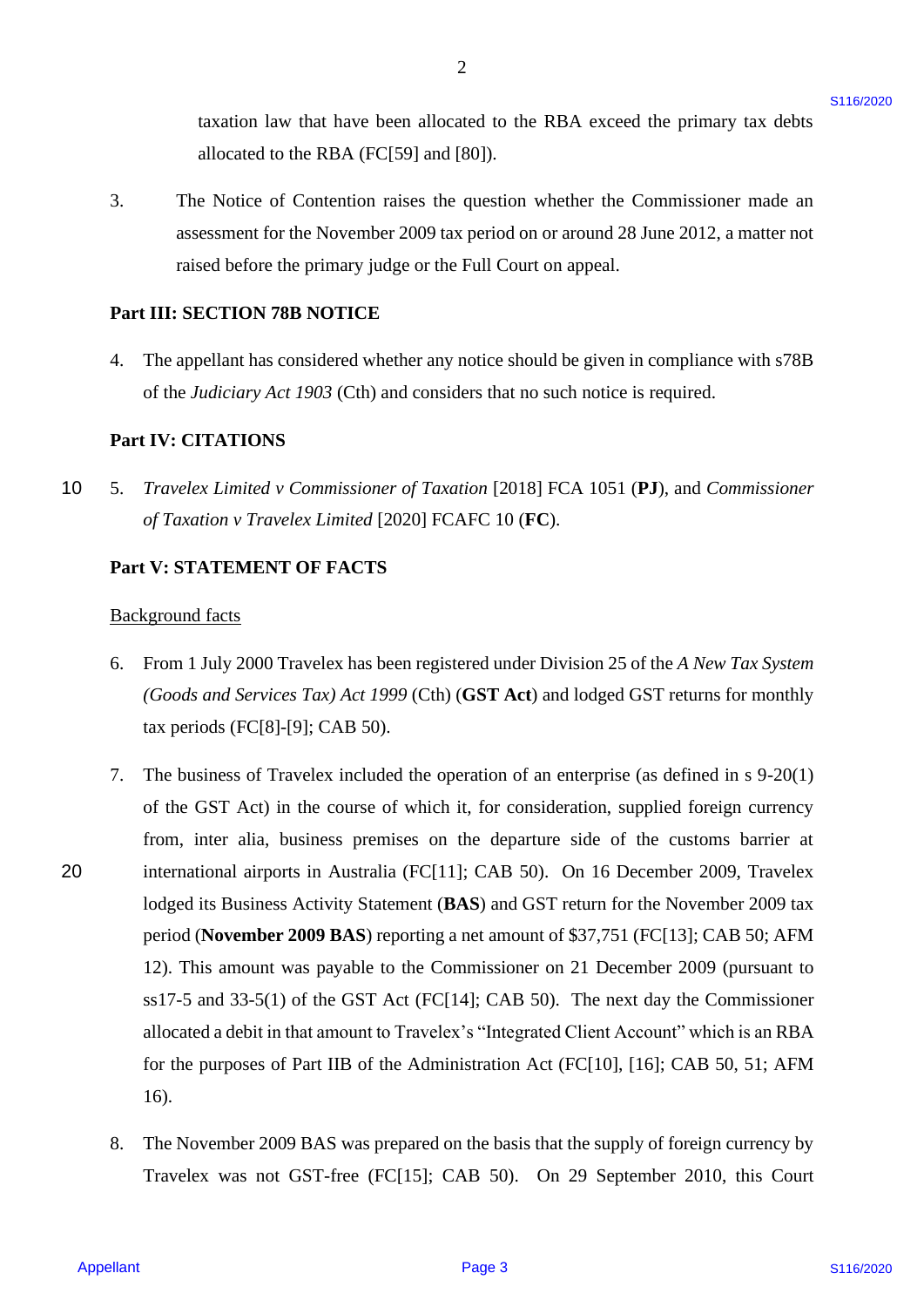delivered judgment and made orders in *Travelex Ltd v FC of T* (2010) 241 CLR 510 delivered judgment and made orders in Travelex Ltd v FC of T (2010) 241 CLR 510 (*Travelex*) declaring to the effect that a certain supply of foreign currency by Travelex in (Travelex) declaring to the effect that <sup>a</sup> certain supply of foreign currency by Travelex in November 2007 was GST-free. This Court made no determination in relation to the November 2007 was GST-free. This Court made no determination in relation to the veracity of the November 2009 BAS given by Travelex (FC[17]; CAB 51). veracity of the November 2009 BAS given by Travelex (FC[17]; CAB 51).

- 9. Following the judgment of this Court in *Travelex*, by letter dated 8 June 2012 and received Following the judgment of this Court in Travelex, by letter dated <sup>8</sup> June 2012 and received on 12 June 2012, Travelex's accountants wrote to the Commissioner asking the Commissioner to (in effect and *inter alia*) amend the November 2009 BAS to substitute a Commissioner to (in effect and inter alia) amend the November 2009 BAS to substitute <sup>a</sup> net amount of \$111,269 (expressed as a negative) for the reported net amount of \$37,751 net amount of \$111,269 (expressed as a negative) for the reported net amount of \$37,751 (expressed as a positive) with a resultant refund of \$149,020 for "under claimed input tax (expressed as <sup>a</sup> positive) with <sup>a</sup> resultant refund of \$149,020 for "under claimed input tax 10 credits" (FC[21]; CAB 51-52; AFM 19). credits" (FC[21]; CAB 51-52; AFM 19).
- 10. On 28 June 2012, the Commissioner allocated an amount of \$149,020 to Travelex's RBA 10. On 28 June 2012, the Commissioner allocated an amount of \$149,020 to Travelex's RBA with an "effective date" of 16 December 2009 (FC[24]; CAB 52; AFM 26). On 3 July with an "effective date" of 16 December 2009 (FC[24]; CAB 52; AFM 26). On <sup>3</sup> July 2012, the Commissioner advised Travelex to the effect that he had amended the November 2012, the Commissioner advised Travelex to the effect that he had amended the November 2009 BAS as requested and allocated a credit adjustment of \$149,020 to Travelex's RBA 2009 BAS as requested and allocated <sup>a</sup> credit adjustment of \$149,020 to Travelex's RBA for that period (FC[28]-[29]; CAB 53; AFM 29) (**November 2009 Amount**). On 6 July for that period (FC[28]-[29]; CAB 53; AFM 29) (November 2009 Amount). On 6 July 2012, the Commissioner paid Travelex \$149,020 (FC[31]; CAB 53) and on 19 September 2012, the Commissioner paid Travelex \$149,020 (FC[31]; CAB 53) and on 19 September 2012 he paid interest on that amount pursuant to s12AA of the Overpayments Act for the 2012 he paid interest on that amount pursuant to s12AA of the Overpayments Act for the period 29 June 2012 to 6 July 2012 (FC[32]; CAB 53). period 29 June 2012 to 6 July 2012 (FC[32]; CAB 53). delivered judgment and made orders in Truvelet LaF + FC of T (2010) 241 CIR s 10<br>
(Truvelez lack-artistic the relief their accretis theory in Finely continentation in Achilon to the<br>
November 2007 was GST-foxe. This Court

### Procedural history Procedural history

10

- 20 11. By purporting to amend Travelex's BAS and GST return for the November 2009 tax period and then reflecting that amendment in an allocation to the entity's RBA, the Commissioner and then reflecting that amendment in an allocation to the entity's RBA, the Commissioner applied what the primary judge described as a "long standing administrative practice" applied what the primary judge described as a "long standing administrative practice" (PJ[86]; CAB 26). (PJ[86]; CAB 26).  $20<sub>2</sub>$
- 12. Before the primary judge the legal premise of that "long standing administrative practice" 12. Before the primary judge the legal premise of that "long standing administrative practice" was not put in issue by the parties. That is, there was no dispute as to (a) the existence of the Commissioner's power to accept and process an amended BAS; (b) the efficacy of such the Commissioner's power to accept and process an amended BAS; (b) the efficacy of such an amended BAS to generate amounts payable or refunds due under GST Act; and (c) the an amended BAS to generate amounts payable or refunds due under GST Act; and (c) the power of the Commissioner to give effect to that refund or amount payable by making power of the Commissioner to give effect to that refund or amount payable by making allocations to an entity's RBA. This was reflected in the Statement of Agreed Facts allocations to an entity's RBA. This was reflected in the Statement of Agreed Facts 30 (**SOAF**) put before the primary judge (PJ[21]-[29]; CAB 13-14; AFM 56). Up to and (SOAF) put before the primary judge (PJ[21]-[29]; CAB 13-14; AFM 56). Up to and

3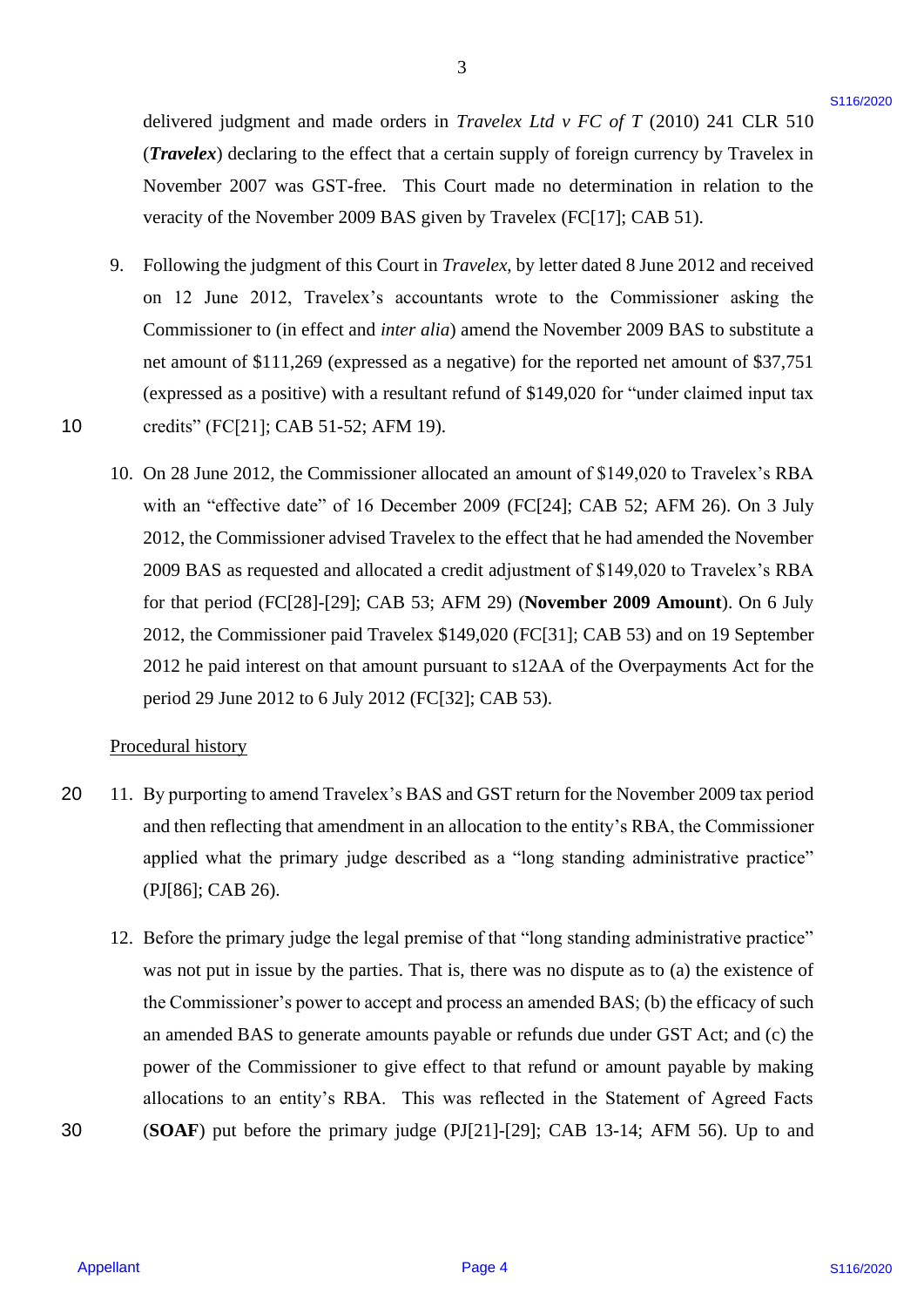before the primary judge the matter generally proceeded on the assumption that Travelex's entitlement to a refund had crystallised (FC [5]; CAB 49). entitlement to <sup>a</sup> refund had crystallised (FC [5]; CAB 49).

4

- 13. The dispute between the parties before the primary judge was whether (as the 13. The dispute between the parties before the primary judge was whether (as the Commissioner contended) Travelex's request of 8 June 2012 (received on 12 June 2012) Commissioner contended) Travelex's request of <sup>8</sup> June 2012 (received on 12 June 2012) to amend the November 2009 BAS was a notification which was required for the refund to amend the November 2009 BAS was a notification which was required for the refund under s8AAZLG of the Administration Act and which engaged par. (b) of the definition of under ssAAZLG of the Administration Act and which engaged par. (b) of the definition of "RBA interest day" in s12AF of the Overpayments Act and thus fixed the "RBA interest "RBA interest day" in s12AF of the Overpayments Act and thus fixed the "RBA interest day" (and the accrual of interest under s12AA of the Overpayments Act) at 26 June 2012 day" (and the accrual of interest under s12AA of the Overpayments Act) at 26 June 2012 – being 14 days after the Commissioner received the notification (PJ[61]-[63]; CAB 20- — being 14 days after the Commissioner received the notification (PJ[61]-[63]; CAB 20- 10 21). 21).
	- 14. The primary judge answered that question in the negative because he rejected the legal 14. The primary judge answered that question in the negative because he rejected the legal premise of the Commissioner's administrative practice on which the parties had hitherto premise of the Commissioner's administrative practice on which the parties had hitherto proceeded; that is, the primary judge rejected the proposition that the GST Act and/or the proceeded; that is, the primary judge rejected the proposition that the GST Act and/or the Administration Act allowed for, let alone required, an entity to give the Commissioner an Administration Act allowed for, let alone required, an entity to give the Commissioner an amended BAS (PJ[87], [89]; CAB 26, 27). amended BAS (PJ[87], [89]; CAB 26, 27).
- 15. The primary judge concluded to the effect that the liability of an entity to pay a positive net 15. The primary judge concluded to the effect that the liability of an entity to pay a positive net amount to the Commissioner, or its entitlement to a refund of a negative net amount under the GST Act, arose from the BAS as and when lodged. The means by which an adjustment the GST Act, arose from the BAS as and when lodged. The means by which an adjustment to the liability or entitlement as reflected in the BAS as lodged could be made were the to the liability or entitlement as reflected in the BAS as lodged could be made were the 20 making of an assessment under s105-5 of Schedule 1 of the Administration Act, the making of a determination under s17-20 of the GST Act or an "adjustment event" under Div 19 of of a determination under s17-20 of the GST Act or an "adjustment event" under Div 19 of the GST Act. There was no suggestion before the primary judge that any of these had the GST Act. There was no suggestion before the primary judge that any of these had occurred in this case (PJ[34]-[43]; CAB 15-17). The primary judge rejected the contention occurred in this case (PJ[34]-[43]; CAB 15-17). The primary judge rejected the contention that this conclusion was destructive of Travelex's entitlement to any refund or interest for that this conclusion was destructive of Travelex's entitlement to any refund or interest for the November 2009 tax period because the Commissioner had accepted he was liable to the November 2009 tax period because the Commissioner had accepted he was liable to pay Travelex a refund as a result of this Court's judgment in *Travelex* and chose to administratively process it as a purported amendment to the November 2009 BAS (PJ[97]; administratively process it as <sup>a</sup> purported amendment to the November 2009 BAS (PJ[97]; CAB 28). CAB 28). before the primary judge also used to contactly proceeded on the assumption that Taxvelets<br>
and the stationary interaction of  $\sim$  1022 CM 49).<br>
Also dispute between the particles before the primary judge was whether (as
- 16. The Full Court unanimously upheld the primary judge's conclusion that the Commissioner 16. The Full Court unanimously upheld the primary judge's conclusion that the Commissioner 30 had no power to amend a BAS (or accept an amended BAS) and the method under the GST had no power to amend <sup>a</sup> BAS (or accept an amended BAS) and the method under the GST Act for adjusting an entity's liability to pay a positive net amount or an entitlement to a Act for adjusting an entity's liability to pay a positive net amount or an entitlement to <sup>a</sup> refund of a negative net amount from that disclosed by the BAS as lodged was by the refund of <sup>a</sup> negative net amount from that disclosed by the BAS as lodged was by the 30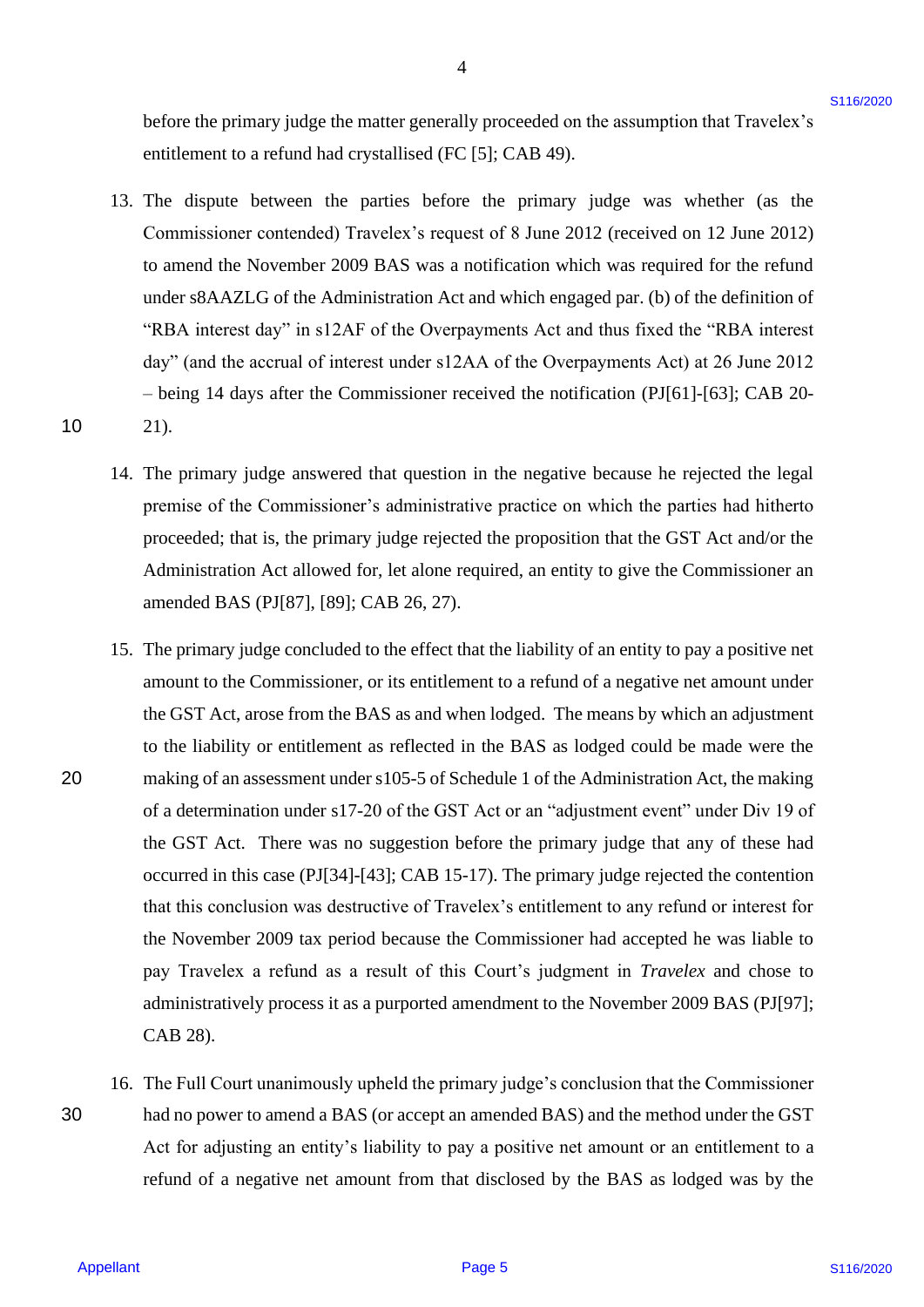Commissioner making an assessment under s105-5 of Schedule 1 to the Administration Act or by the entity claiming unclaimed input tax credits in a BAS for a later tax period Act or by the entity claiming unclaimed input tax credits in <sup>a</sup> BAS for <sup>a</sup> later tax period under s29-10(4) of the GST Act within the four year time period specified in s93-5(1) of under s29-10(4) of the GST Act within the four year time period specified in s93-5(1) of the GST Act (FC[86], [95]-[98] and FC[157] and [1]; CAB 67, 69-70, 88, 47). the GST Act (FC[86], [95]-[98] and FC[157] and [1]; CAB 67, 69-70, 88, 47).

- 17. The result of this conclusion was that the Commissioner's contention that an amended BAS 17. The result of this conclusion was that the Commissioner's contention that an amended BAS was a required notification referred to in par. (b) of the definition of "RBA interest day" in was <sup>a</sup> required notification referred to in par. (b) of the definition of "RBA interest day" in s12AF of the Overpayments Act delaying the accrual of interest under s12AA of the Overpayments Act was also unanimously rejected (FC[124]-[130] and FC[157] and [1]; Overpayments Act was also unanimously rejected (FC[124]-[130] and FC[157] and [1]; CAB 77-79, 88, 47). Likewise, the Commissioner's contention that s105-55 of Schedule 1 CAB 77-79, 88, 47). Likewise, the Commissioner's contention that s105-55 of Schedule 1 10 of the Administration Act imposed a notification requirement which engaged par. (b) of the definition of "RBA interest day" in s12AF of the Overpayments Act was unanimously the definition of "RBA interest day" in s12AF of the Overpayments Act was unanimously rejected  $[FC[150]$  and  $FC[157]$  and  $[1]$ ; CAB 85, 88, 47) as was the contention that Travelex's failure to lodge the May 2012 BAS on time engaged par. (b) of the definition Travelex's failure to lodge the May 2012 BAS on time engaged par. (b) of the definition of "RBA interest day" (FC[151]-[152] and FC[157] and [1]; CAB 85-86, 88, 47). of "RBA interest day" (FC[151]-[152] and FC[157] and [1]; CAB 85-86, 88, 47).
- 18. The point of divergence between the majority of the Full Court and Derrington J lay in the 18. The point of divergence between the majority of the Full Court and Derrington <sup>J</sup> lay in the consequence of the conclusion that the Commissioner had no power to amend a BAS (or accept an amended BAS) and that, absent an assessment, the entitlement of an entity to a accept an amended BAS) and that, absent an assessment, the entitlement of an entity to <sup>a</sup> refund of a (negative) net amount or a liability to pay a (positive) net amount under the refund of <sup>a</sup> (negative) net amount or <sup>a</sup> liability to pay <sup>a</sup> (positive) net amount under the GST Act in relation to a tax period was determined by the BAS as lodged. For Derrington GST Act in relation to a tax period was determined by the BAS as lodged. For Derrington 20 J that conclusion defeated Travelex's claim to interest on the November 2009 Amount. J that conclusion defeated Travelex's claim to interest on the November 2009 Amount. This was because Travelex's November 2009 BAS revealed no entitlement to a refund This was because Travelex's November 2009 BAS revealed no entitlement to a refund under the GST Act which could enter into the calculation of an "RBA surplus" within the under the GST Act which could enter into the calculation of an "RBA surplus" within the meaning of s8AAZA of the Administration Act which was refundable under s8AAZLF(1) meaning of ssAAZA of the Administration Act which was refundable under ssAAZLF(1) of the Administration Act and on which interest could accrue under s12AA of the Overpayments Act and nothing was ever effectively done to change the position as Overpayments Act and nothing was ever effectively done to change the position as disclosed by the November 2009 BAS. This was so notwithstanding the Commissioner's disclosed by the November 2009 BAS. This was so notwithstanding the Commissioner's credit of the November 2009 Amount to Travelex's RBA on 28 June 2012 and its payment. credit of the November 2009 Amount to Travelex's RBA on 28 June 2012 and its payment. This is because on the proper construction of Part IIB of the Administration Act, an "RBA This is because on the proper construction of Part IIB of the Administration Act, an "RBA surplus" on which interest could accrue under s12AA of the Overpayments Act could only surplus" on which interest could accrue under s12AA of the Overpayments Act could only 30 relevantly arise by the allocation of credits to an RBA to which the entity was substantively relevantly arise by the allocation of credits to an RBA to which the entity was substantively and legitimately entitled under a taxation law and not by the mere act of allocation by the and legitimately entitled under a taxation law and not by the mere act of allocation by the Commissioner (FC[59], [80]-[86], [102]-[112]; CAB 59, 65-67, 71-74). Commissioner (FC[59], [80]-[86], [102]-[112]; CAB 59, 65-67, 71-74). Commissioner analoing an assessment under s105-5 of Schedula 1 to the Administration<br>Act of by the entity claiming uncertainting that restricts in a 1885 also tax is pointed<br>under and the properties in the control of the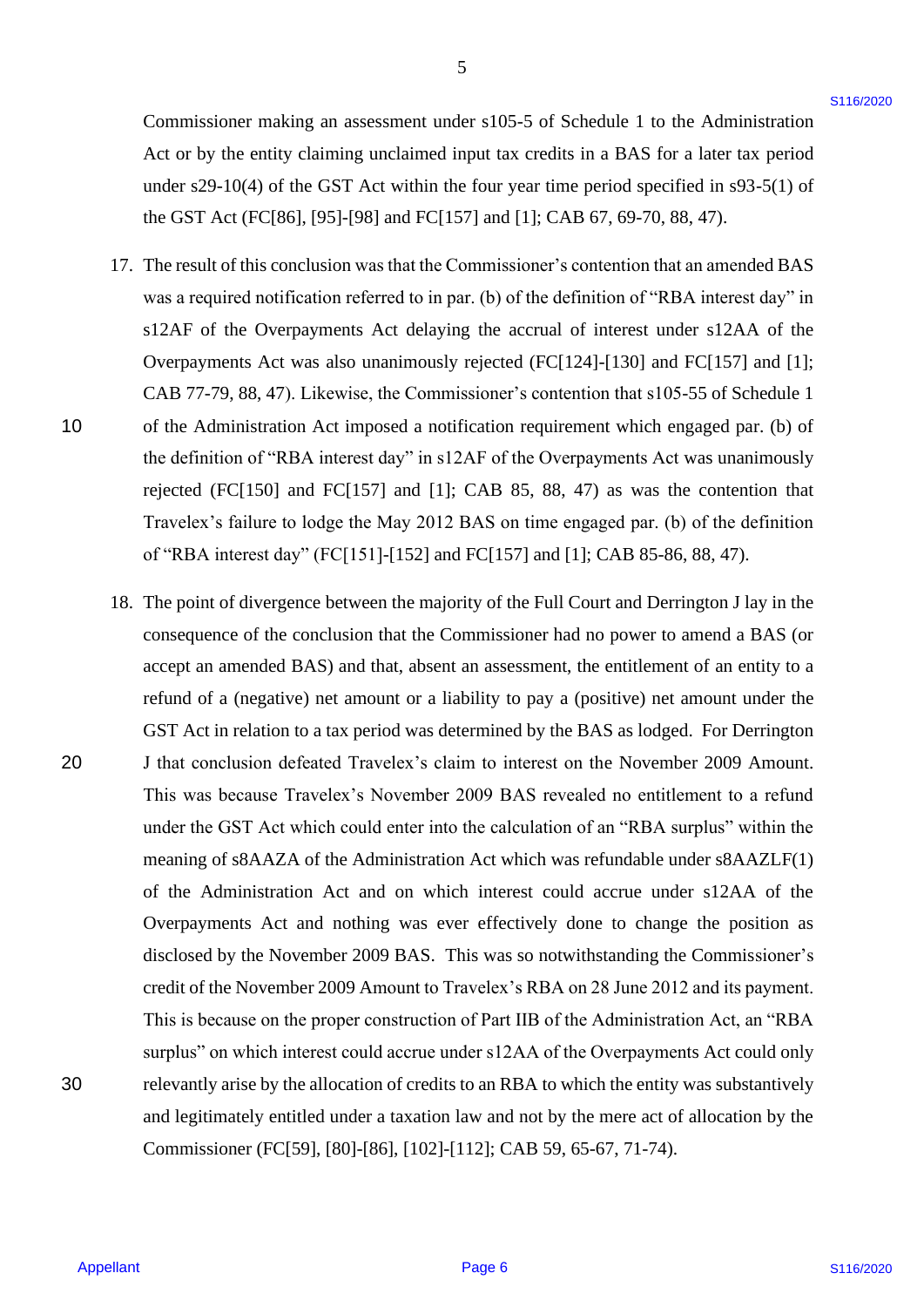19. In contrast, Steward J (with whom Kenny J agreed) concluded that it did not matter that 19. In contrast, Steward J (with whom Kenny J agreed) concluded that it did not matter that Travelex's substantive position in relation to a refund of GST had never been effectively Travelex's substantive position in relation to <sup>a</sup> refund of GST had never been effectively changed from that disclosed in the November 2009 BAS and that it was "of no moment" changed from that disclosed in the November 2009 BAS and that it was "of no moment" that there was no return filed or assessment issued to support the existence of the RBA that there was no return filed or assessment issued to support the existence of the RBA surplus (FC[158] and [164]; CAB 88, 90). Rather, Steward J concluded that the "historical surplus (FC[158] and [164]; CAB 88, 90). Rather, Steward <sup>J</sup> concluded that the "historical fact" of the Commissioner's allocation of a credit of \$149,020 to Travelex's RBA on 28 fact" of the Commissioner's allocation of <sup>a</sup> credit of \$149,020 to Travelex's RBA on 28 June 2012 was sufficient and effective to reveal an "RBA surplus" within the meaning of June 2012 was sufficient and effective to reveal an "RBA surplus" within the meaning of s8AAZA of the Administration Act which the Commissioner was obliged to refund under s8AAZA of the Administration Act which the Commissioner was obliged to refund under s8AAZLF of the Administration Act and on which interest accrued under s12AA of the 10 Overpayments Act. This was so whether or not the credit was one to which Travelex was Overpayments Act. This was so whether or not the credit was one to which Travelex was substantively and legitimately "entitled under a taxation law" and even if it was a mistake substantively and legitimately "entitled under <sup>a</sup> taxation law" and even if it was <sup>a</sup> mistake (FC[161]-[166], [169]; CAB 89-92). Steward J concluded that the Commissioner's (FC[161]-[166], [169]; CAB 89-92). Steward J concluded that the Commissioner's nomination of the "effective date" of 16 December 2009 to the credit of \$149,020 to nomination of the "effective date" of <sup>16</sup> December 2009 to the credit of \$149,020 to Travelex's RBA made on 28 June 2012 had the consequence that interest commenced to Travelex's RBA made on 28 June 2012 had the consequence that interest commenced to run on that credit under s12AF of the Overpayments Act 14 days after that date (FC[172]; run on that credit under s12AF of the Overpayments Act <sup>14</sup> days after that date (FC[172]; CAB 92-93). CAB 92-93). 19. In contrast, Several J (with whom Kenny J agreed) concluded that it did not matter that<br>
Truettes's substantine procedure methods that it is never been filled that the complete the substantine of the state of the time

6

## **Part VI: ARGUMENT** Part VI: ARGUMENT

### Summary of Commissioner's argument Summary of Commissioner's argument

- 20. The Commissioner accepts the concurrent conclusions of the primary judge and the Full 20. The Commissioner accepts the concurrent conclusions of the primary judge and the Full 20 Court to the effect that there was no power in the GST Act or the Administration Act to Court to the effect that there was no power in the GST Act or the Administration Act to amend a BAS (or accept an amended BAS) and that the "long standing administrative amend a BAS (or accept an amended BAS) and that the "long standing administrative practice" described by the primary judge (PJ[86]; CAB 26) and employed by Travelex and practice" described by the primary judge (PJ[86]; CAB 26) and employed by Travelex and the Commissioner in this case (see par. 11 above) lacked a statutory foundation. The the Commissioner in this case (see par. <sup>11</sup> above) lacked <sup>a</sup> statutory foundation. The Commissioner also accepts, as the Full Court also unanimously concluded, that Travelex's Commissioner also accepts, as the Full Court also unanimously concluded, that Travelex's substantive liability to pay GST (or receive a refund of negative net amount) for the substantive liability to pay GST (or receive a refund of negative net amount) for the November 2009 tax period under the GST Act remains as disclosed by the November 2009 November 2009 tax period under the GST Act remains as disclosed by the November 2009 BAS (FC[86], [157], [1]; CAB 67, 88, 47). BAS (FC[86], [157], [1]; CAB 67, 88, 47). 20
- 21. The Commissioner contends that the consequence of these conclusions was correctly 21. The Commissioner contends that the consequence of these conclusions was correctly identified by Derrington J: Travelex has never become entitled to a "credit" for November identified by Derrington J: Travelex has never become entitled to <sup>a</sup> "credit" for November 30 2009 capable of generating an "RBA surplus" which the Commissioner was obliged to 2009 capable of generating an"RBA surplus" which the Commissioner was obliged to refund under s8AAZLF(1) of the Administration Act and on which interest could accrue refund under ssAAZLF(1) of the Administration Act and on which interest could accrue

Appellant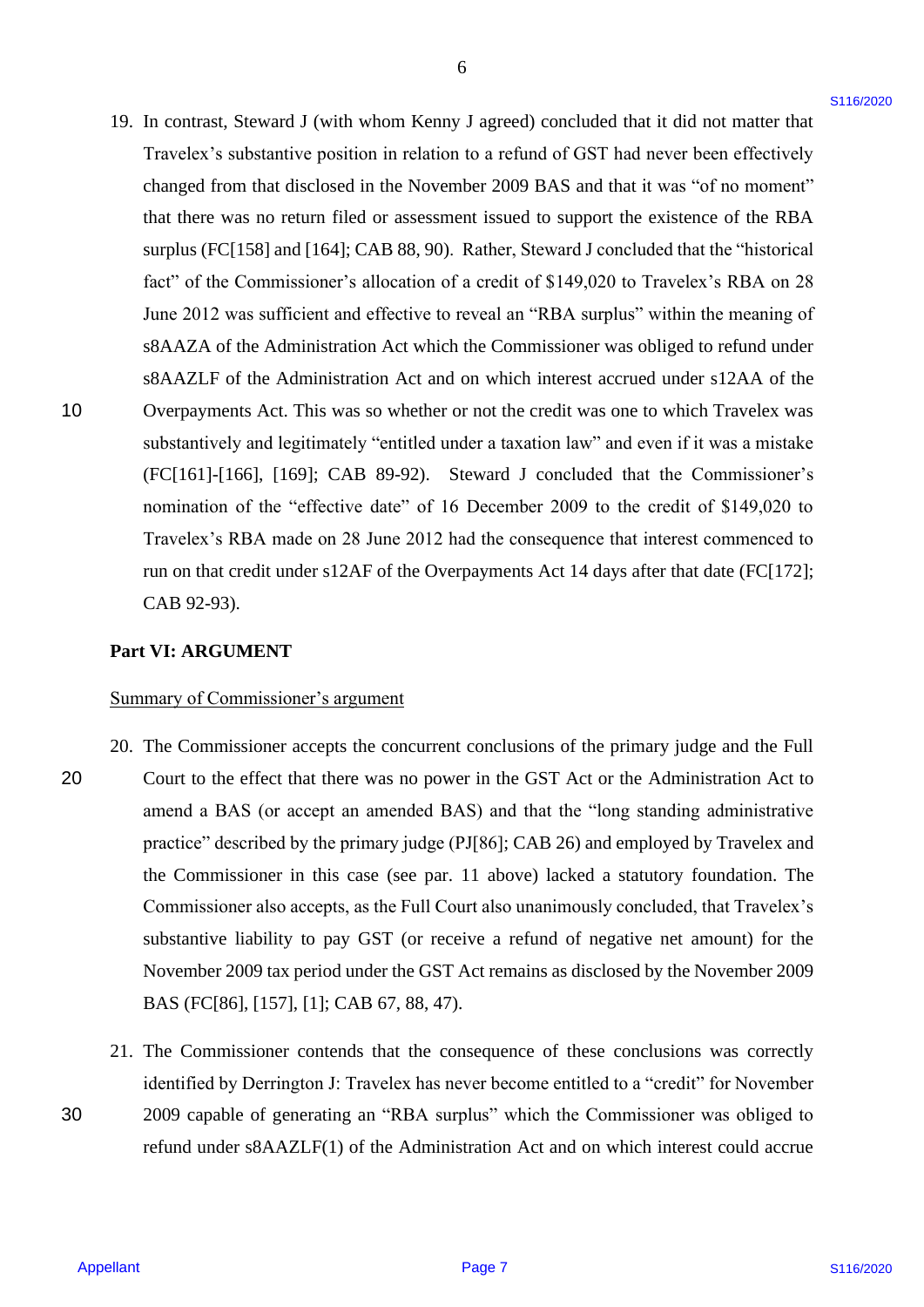under s12AA of the Overpayments Act. The Overpayments Act was therefore never under s12AA of the Overpayments Act. The Overpayments Act was therefore never engaged (FC[112]; CAB 74). engaged (FC[112]; CAB 74).

7

22. The conclusion of the majority to the contrary is unsupported by the text and context of 22. The conclusion of the majority to the contrary is unsupported by the text and context of Part IIB of the Administration Act and the Overpayments Act, contrary to the object and Part IIB of the Administration Act and the Overpayments Act, contrary to the object and purpose of Part IIB of the Administration Act and in tension with other intermediate purpose of Part IIB of the Administration Act and in tension with other intermediate appellate court authority and fundamental principles relating to the creation and appellate court authority and fundamental principles relating to the creation and enforcement of revenue liabilities and disbursement of public moneys. Finally, the enforcement of revenue liabilities and disbursement of public moneys. Finally, the conclusion of the majority has significant administrative implications for the conclusion of the majority has significant administrative implications for the Commissioner and the Commonwealth, undermines the efficacy and integrity of the RBA Commissioner and the Commonwealth, undermines the efficacy and integrity of the RBA 10 system and is apt to generate unintended and capricious results. system and is apt to generate unintended and capricious results.

## Text and context of Part IIB of the Administration Act and the Overpayments Act Text and context of Part IB ofthe Administration Act and the Overpayments Act

- 23. The relevant provisions of Part IIB of the Administration Act and the Overpayments Act 23. The relevant provisions of Part IIB of the Administration Act and the Overpayments Act are set out by Derrington J at FC[52]-[64]; CAB 58-61. Anterior to those are the relevant are set out by Derrington J at FC[52]-[64]; CAB 58-61. Anterior to those are the relevant provisions of the GST Act (set out and discussed at FC[33]-[44]; CAB 53-56), in particular provisions of the GST Act (set out and discussed at FC[33]-[44]; CAB 53-56), in particular s33-5 of the GST Act (which imposed an obligation on a taxpayer to pay a positive net 833-5 of the GST Act (which imposedan obligation on <sup>a</sup> taxpayer to pay <sup>a</sup> positive net amount for a tax period to the Commissioner) and s35-5 of the GST Act (which imposed amount for <sup>a</sup> tax period to the Commissioner) and s35-5 of the GST Act (which imposed an obligation on the Commissioner to pay a negative net amount for a tax period to the an obligation on the Commissioner to pay <sup>a</sup> negative net amount for <sup>a</sup> tax period to the taxpayer). taxpayer).
- 24. On the terms of the GST Act as it stood at the relevant time, the content of the obligation 24. On the terms of the GST Act as it stood at the relevant time, the content of the obligation 20 of a taxpayer to pay a (positive) net amount or receive a refund of a (negative) net amount of a taxpayer to pay <sup>a</sup> (positive) net amount or receive <sup>a</sup> refund of a (negative) net amount was determined by the content of the BAS lodged by the taxpayer for the tax period, subject was determined by the content of the BAS lodged by the taxpayer for the tax period, subject to any assessment made by the Commissioner under s105-5 of Schedule 1 of the to any assessment made by the Commissioner under s105-5 of Schedule <sup>1</sup> of the Administration Act which necessarily superseded the amount reported in the BAS (FC[49]- Administration Act which necessarily superseded the amount reported in the BAS (FC[49]- [50]; CAB 57-58); *FC of T v Multiflex Pty Limited* (2011) 197 FCR 580 (*Multiflex*) at [25]- [50]; CAB 57-58); FC of <sup>T</sup> v Multiflex Pty Limited(2011) <sup>197</sup> FCR 580(Multiflex) at [25]- [27] (special leave refused: *Commissioner of Taxation v Multiflex Pty Limited* [2011] HCA Trans 344). Trans 344). under s12AA of the Oreapgyments Act. The Oreapgyments Act was therefore never<br>
energied (19(1112): CAT 74).<br>
The conclusion of the magnetic between is unamppeted by the text and content of<br>
The Hull is disc Administratio 20
- 25. As the Notes to s35-5 of the GST Act indicate, the provisions of the GST Act creating the 25. As the Notes to s35-5 of the GST Act indicate, the provisions of the GST Act creating the entitlement to refunds of (negative) net amounts are applied by Part IIB of the entitlement to refunds of (negative) net amounts are applied by Part HB of the Administration Act. Div 3 of Part IIB addresses three kinds of amounts – payments, Administration Act. Div <sup>3</sup> of Part IIB addresses three kinds of amounts — payments, 30 "credits that an entity is entitled to under a taxation law" and an "RBA surplus" - and directs "credits that an entity is entitled to under a taxation law" and an "RBA surplus" - and directs how the Commissioner is to treat them (s8AAZL(1) and (2)). Both "credit" and "RBA how the Commissioner is to treat them (sSAAZL(1) and (2)). Both "credit" and "RBA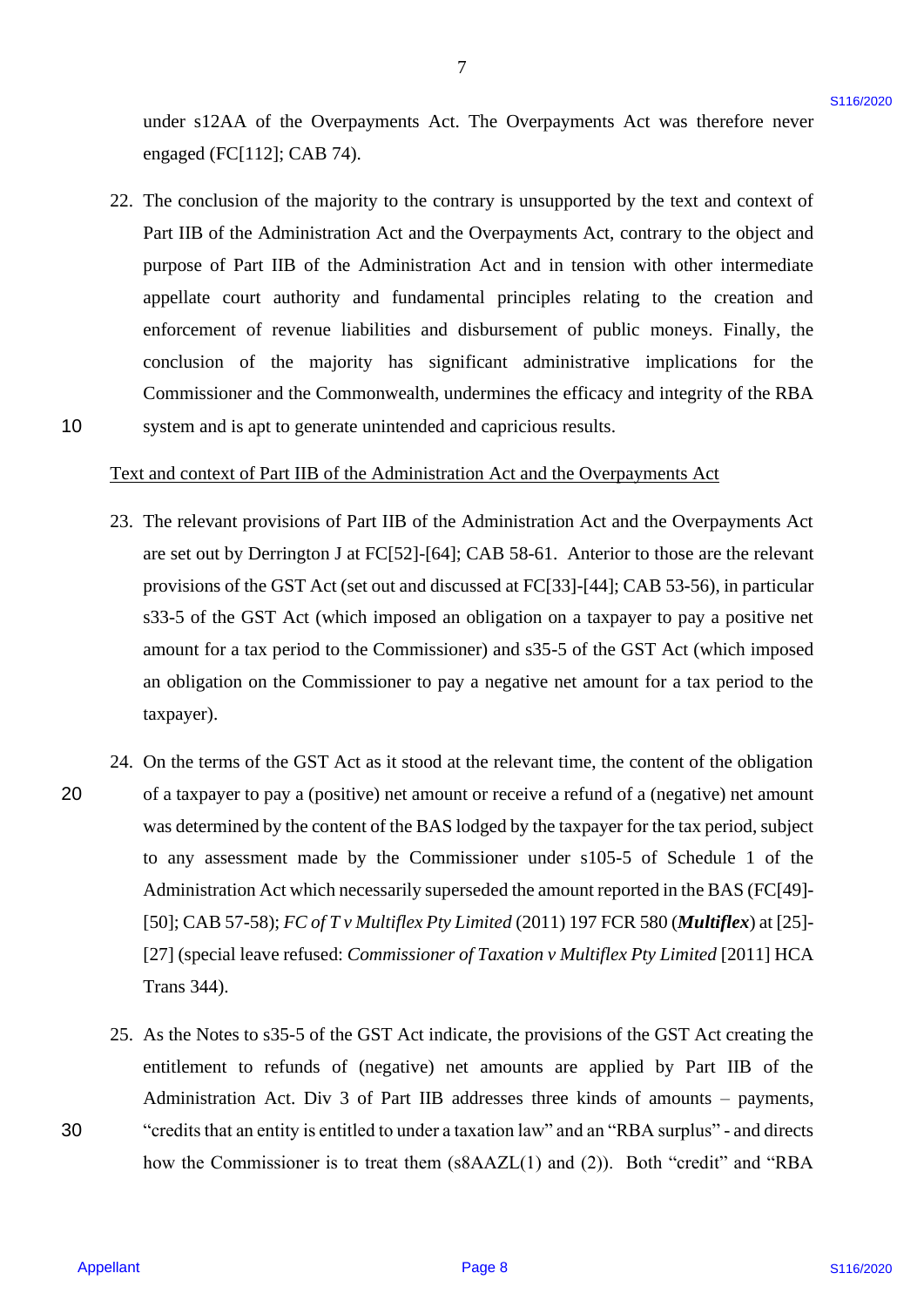surplus" are defined in s8AAZA (see FC[103]-[104]; CAB 71). The Commissioner must either "allocate" such an amount to an RBA and then "apply" those amounts to tax debts either "allocate" such an amount to an RBA and then "apply" those amounts to tax debts allocated to the RBA or general interest on those tax debts (s8AAZLA, "Method 1"); or, allocated to the RBA or general interest on those tax debts (SSAAZLA, "Method 1"); or, "apply" the amount to non-RBA tax debts and then "allocate" the amount to the RBA "apply" the amount to non-RBA tax debts and then "allocate" the amount to the RBA (s8AAZLB, "Method 2"). Div 3A of Part IIB deals with refunds of "RBA surpluses and (ssAAZLB, "Method 2"). Div 3A of Part IIB deals with refunds of "RBA surpluses and credits". So much of an "RBA surplus" or "credit" in an entity's favour not allocated or credits". So much of an "RBA surplus" or "credit" in an entity's favour not allocated or applied under Div 3 must be refunded to the entity (s8AAZLF(1)).

- 26. As Derrington J pointed out at FC[59] (CAB 59) the words of Part IIB of the 26. As Derrington <sup>J</sup> pointed out at FC[59] (CAB 59) the words of Part IIB of the Administration Act are "pellucid" insofar as they indicate that the "credits" which the Administration Act are "pellucid" insofar as they indicate that the "credits" which the 10 Commissioner is empowered and obliged to allocate and apply to an RBA, and which are Commissioner is empowered and obliged to allocate and apply to an RBA, and which are capable of generating an "RBA surplus" which the Commissioner is obliged to refund capable of generating an "RBA surplus" which the Commissioner is obliged to refund under s8AAZLF, are credits to which the entity is "substantively and legitimately entitled" under ssAAZLF, are credits to which the entity is "substantively and legitimately entitled" under a taxation law (see also, FC[102]; CAB 71). The definition of "credit" and par. (b) under a taxation law (see also, FC[102]; CAB 71). The definition of "credit" and par. (b) of the definition of "RBA surplus" speak the language of legal right or obligation sourced of the definition of "RBA surplus" speak the language of legal right or obligation sourced from "a taxation law".<sup>1</sup> "Credits" are defined as amounts the Commissioner "must pay to a taxpayer under a taxation law" (s8AAZA, emphasis added). An "RBA surplus" is a taxpayer under <sup>a</sup> taxation law" (ssAAZA, emphasis added). An "RBA surplus" is constituted by the excess of payments and "credits to which the entity is entitled under a taxation law …allocated to the RBA" over "primary tax debts" allocated to the RBA taxation law ...allocated to the RBA" over "primary tax debts" allocated to the RBA (s8AAZA, emphasis added). The definition of "primary tax debt" in s8AAZA refers to (sSAAZA, emphasis added). The definition of "primary tax debt" in ssAAZA refers to 20 "any amount due to the Commonwealth directly under a taxation law ..." (emphasis added). Thus both limbs of the definition of "RBA surplus" refer to debts or credits having added). Thus both limbs of the definition of "RBA surplus" refer to debts or credits having their origin in other provisions of the revenue law of the Commonwealth. their origin in other provisions of the revenue law of the Commonwealth. stuples" are defined in stAAZA (see FC[103]-11011; CAB 71). The Commissioner ansate<br>
rether "allocals" such a amount to an little and the "alpty" home track of the state and in the state<br>
allocate "the amount to rether th 10
	- 27. The same language of legal entitlement is found in s8AAZL(1)(b) of the Administration 27. The same language of legal entitlement is found in ssAAZL(1)(b) of the Administration Act. That section identifies the credits which can and must be allocated to an RBA in order Act. That section identifies the credits which can and must be allocated to an RBA in order to reveal an "RBA surplus" as being credits that "an entity is entitled to under a taxation law". It is also found in s12AA of the Overpayments Act which generates an entitlement to interest where the Commissioner has allocated a "BAS amount to an RBA" and a refundable "RBA surplus" under s8AAZLF(1) is revealed. "BAS amount" is defined as refundable "RBA surplus" under ssAAZLF(1) is revealed. "BAS amount" is defined as (relevantly) a "credit that arises directly under the BAS provisions" and the "BAS (relevantly) a "credit that arises directly under the BAS provisions" and the "BAS

<sup>&</sup>lt;sup>1</sup> "Taxation law" is defined in s995-1(1) of the *Income Tax Assessment Act 1997* (Cth) and that definition is applied to the Administration Act by s2. applied to the Administration Act by s2.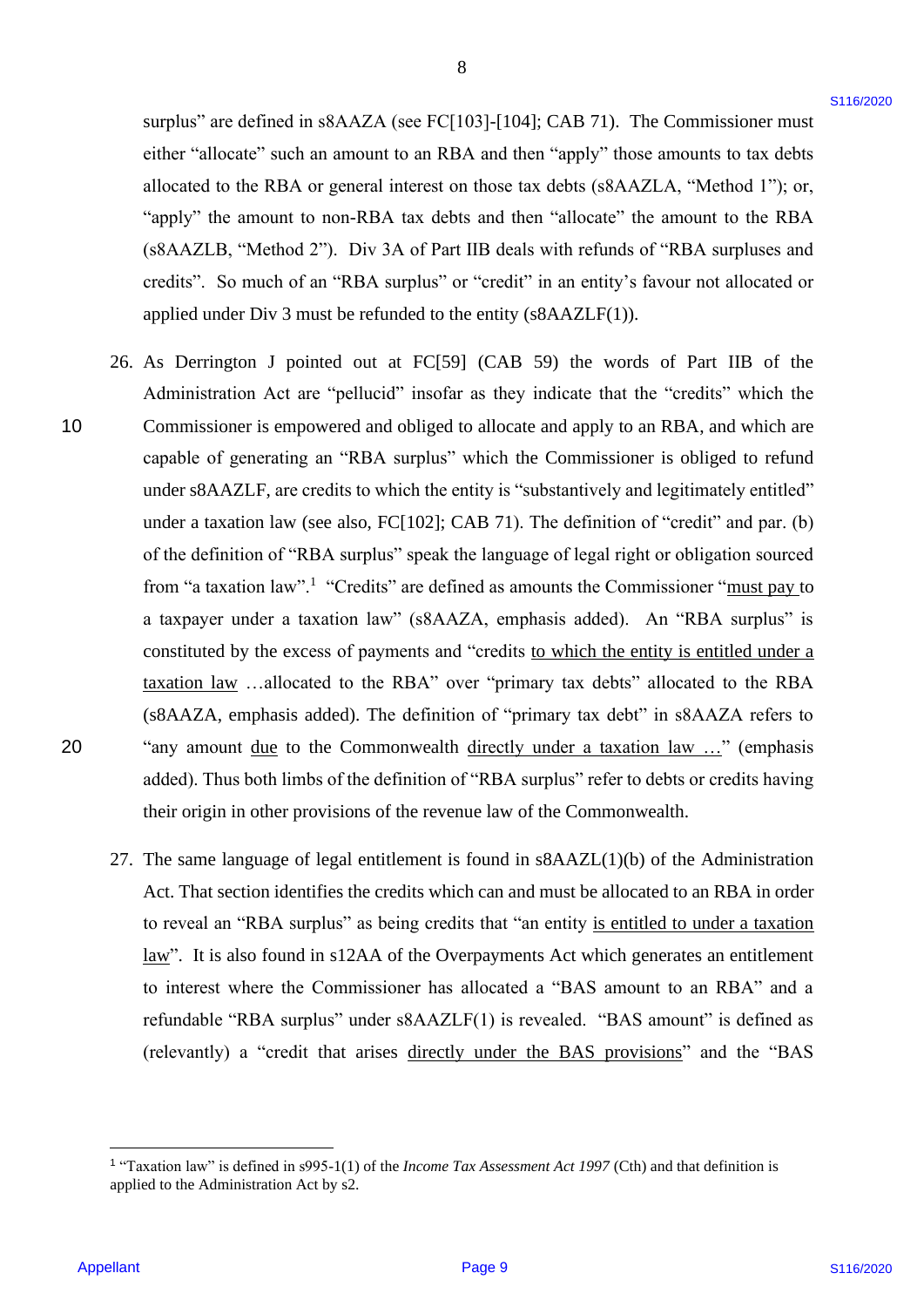provisions" include the GST Act (FC[54; CAB 58-59]).<sup>2</sup> A net amount of GST greater or less than zero under the GST Act is a "BAS amount" for the purposes of s 12AA (FC[54]; less than zero under the GST Act is <sup>a</sup> "BAS amount" for the purposes of <sup>s</sup> 12AA (FC[54]; CAB 58-59). CAB 58-59).

9

- 28. The text of Part IIB of the Administration Act and the Overpayments Act leaves no room 28. The text of Part IIB of the Administration Act and the Overpayments Act leaves no room for Steward and Kenny JJ's preferred view that an "RBA surplus" may arise from the "historical fact" of the Commissioner allocating amounts to an RBA whether or not those "historical fact" of the Commissioner allocating amounts to an RBA whether or not those amounts reflect substantive entitlements under a taxation law and even if they are a mistake amounts reflect substantive entitlements under <sup>a</sup>taxation law and even ifthey are <sup>a</sup> mistake (FC[164]-[166]; CAB 90-91). As Derrington J correctly observed at FC[59] (CAB 59) (FC[164]-[166]; CAB 90-91). As Derrington J correctly observed at FC[59] (CAB 59) "credits" which may give rise to an "RBA surplus" have two characteristics: first, they are 10 credits to which the entity is "entitled under a taxation law", and, second, they have been allocated to the RBA. The view of Steward and Kenny JJ that the definition of "RBA allocated to the RBA. The view of Steward and Kenny JJ that the definition of "RBA surplus" in s8AAZA was to be read as "descriptive" of the credits which have in fact been allocated by the Commissioner (FC[165]; CAB 90) gave effect to the second requirement, allocated by the Commissioner (FC[165]; CAB 90) gave effect to the second requirement, but neglected the first. but neglected the first. provides are include the GST Act (FC[54], CAB 58-591).<sup>3</sup> A act amount of GST genere or<br>these thus react under that (NY r at  $\alpha$  = T47A) amount of the the purposes of  $\kappa$  12AA (FC] 84];<br>
The last of Partill in the Auto
- 29. The correct view was expressed by Derrington J at FC[80] (CAB 65), after a detailed 29. The correct view was expressed by Derrington <sup>J</sup> at FC[80] (CAB 65), after <sup>a</sup> detailed analysis of Part IIB of the Administration Act, when his Honour observed that that "there analysis of Part IIB of the Administration Act, when his Honour observed that that "there is nothing to suggest that a surplus arises from a mere allocation – which creates a balance is nothing to suggest that <sup>a</sup> surplus arises from <sup>a</sup> mere allocation —which creates <sup>a</sup> balance in an RBA in an entity's favour – if the allocation was wrongly made" (see also, FC [59]). in an RBA in an entity's favour —ifthe allocation was wrongly made" (see also, FC [59]). The view of the majority to the contrary failed to give effect to the express language of the The view of the majority to the contrary failed to give effect to the express language of the 20 definition of "RBA surplus" in s8AAZA, failed to engage with the broader statutory definition of "RBA surplus" in ssAAZA, failed to engage with the broader statutory language of Part IIB of the Administration Act and failed to observe the requirement language of Part IIB of the Administration Act and failed to observe the requirement frequently emphasised by this Court to begin and end with the relevant statutory text: *FC*  frequently emphasised by this Court to begin and end with the relevant statutory text: FC *of T v Consolidated Media Holdings* (2012) 250 CLR 503 at [39]. of T v Consolidated Media Holdings (2012) 250 CLR 503 at [39].
- 30. At FC[165] (CAB 90) Steward J sought contextual support for his preferred view in s35- 30. At FC[165] (CAB 90) Steward <sup>J</sup> sought contextual support for his preferred view in s35- 5(2) of the GST Act which his Honour construed as expressly contemplating that an RBA 5(2) of the GST Act which his Honour construed as expressly contemplating that an RBA may contain errors and providing the Commissioner with a means of correction. However, may contain errors and providing the Commissioner with a means of correction. However, properly understood, s35-5(2) is directed to a circumstance where a taxpayer has received properly understood, s35-5(2) is directed to <sup>a</sup> circumstance where a taxpayer has received a refund of a (negative) net amount consistently with a BAS lodged by the taxpayer which a refund of <sup>a</sup> (negative) net amount consistently with a BAS lodged by the taxpayer which exceeds that which the taxpayer, on the true operation of the GST Act on the taxable facts, exceeds that which the taxpayer, on the true operation of the GST Act on the taxable facts, 30 was "properly entitled". The effect of s35-5(2) is that once that proper entitlement is was "properly entitled". The effect of s35-5(2) is that once that proper entitlement is

30

<sup>&</sup>lt;sup>2</sup> "BAS provisions" is defined in s995-1(1) of the *Income Tax Assessment Act 1997* (Cth) and that definition is applied to the Overpayments Act by s12AF. applied to the Overpayments Act by s12AF.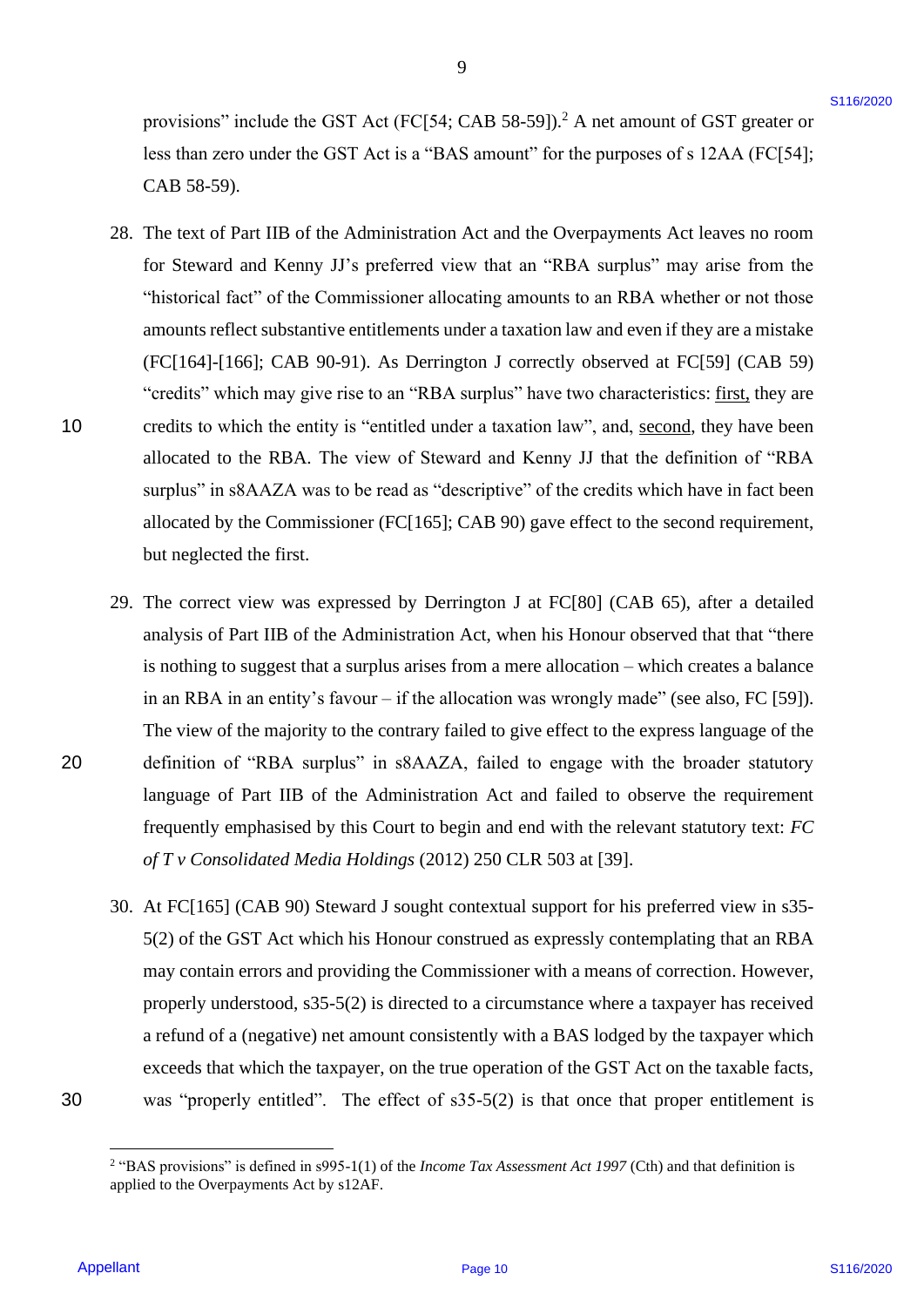established and given effect by subsequent assessment, the excess refund is treated as GST due for payment when paid or applied. This gives the Commissioner a method of recovery due for payment when paid or applied. This gives the Commissioner a method of recovery of the excess payment and a basis for the imposition of the general interest charge (see the of the excess payment and abasis for the imposition of the general interest charge (see the Note to s35-5(2)). Contrary to Steward J's observation at FC[165] (CAB 90) s35-5(2) is Note to s35-5(2)). Contrary to Steward J's observation at FC[165] (CAB 90) s35-5(2) is not directed to a circumstance where entries in an RBA depart from a taxpayer's net amount not directed to a circumstance where entries in an RBA depart from ataxpayer's net amount as disclosed in a BAS; it does not indicate that an allocation of debits or credits to an RBA as disclosed in a BAS; it does not indicate that an allocation of debits or credits to an RBA may be effective even if they find no reflection in substantive liabilities or entitlements may be effective even if they find no reflection in substantive liabilities or entitlements under the taxation law; and thus, it lends no support to the majority's approach. under the taxation law; and thus, it lends no support to the majority's approach.

- 31. At FC[167]-[169] (CAB 91-92) Steward J sought further contextual support for his view 31. At FC[167]-[169] (CAB 91-92) Steward <sup>J</sup> sought further contextual support for his view 10 of the construction of the definition of "RBA surplus" in s8AAZA (FC[164]; CAB 90) and in s8AAZH of the Administration Act. The latter section provides for the recovery of an "RBA deficit debt" by the Commissioner. However, the criterion of the liability created by "RBA deficit debt" by the Commissioner. However, the criterion of the liability created by s8AAZH is the existence of an "RBA deficit debt on a RBA at the end of a day" (emphasis added). The definition of "RBA deficit debt" (like the definition of "RBA surplus", "credit" added). The definition of "RBA deficit debt" (like the definition of"RBA surplus", "credit" and "primary tax debt": see par. 26 above) speaks the language of substantive legal rights and "primary tax debt": see par. 26 above) speaks the language of substantive legal rights and obligations arising from other taxation laws; not mere accounting entries in an RBA. and obligations arising from other taxation laws; not mere accounting entries in an RBA. An "RBA deficit debt" is constituted by a balance in favour of the Commissioner between An "RBA deficit debt" is constituted by a balance in favour of the Commissioner between amounts "due to the Commonwealth directly under a taxation law" (see definition of "*primary tax debt*" in s8AAZA, emphasis added); and, payments plus "credits to which the 20 entity is entitled under a taxation law ...allocated to the RBA" (emphasis added). Only an "RBA deficit debt" so constituted meets the definition; and thus, only an "RBA deficit "RBA deficit debt" so constituted meets the definition; and thus, only an "RBA deficit debt" so constituted is recoverable under s8AAZH of the Administration Act. Accordingly, debt" so constituted is recoverable under ssAAZH ofthe Administration Act. Accordingly, and contrary to the view of Steward J at FC [167] (CAB 91), s8AAZH does not indicate and contrary to the view of Steward <sup>J</sup> at FC [167] (CAB 91), ssAAZH does not indicate the legal efficacy of amounts in fact debited and credited to a taxpayer's RBA (emphasis added), but only those allocated to an RBA *and* which reflect substantive legal rights and obligations arising under a taxation law. obligations arising under <sup>a</sup> taxation law. established and given effect by subsequent assessment, the excess refund is located as GST<br>the "ar-paysent subset polynetic This given hele Correlations en treded of metromy<br>of the Cocks popunera and a basis for the impos 10 20
- 32. This view of the nature of the liability for the recovery of an "RBA deficit debt" created 32. This view of the nature of the liability for the recovery of an "RBA deficit debt" created by s8AAZH of the Administration Act is confirmed by the evidentiary provisions in by s8AAZH of the Administration Act is confirmed by the evidentiary provisions in s8AAZI and s8AAZJ (which Steward J referred to at FC[168]-[171]; CAB 91-92). Section s8AAZI and ssAAZJ (which Steward <sup>J</sup> referred to at FC[168]-[171]; CAB 91-92). Section 30 8AAZI(1) (set out at FC[169]; CAB 91-92) in effect makes an "RBA statement" *prima*  8AAZI(1) (set out at FC[169]; CAB 91-92) in effect makes an "RBA statement" prima *facie* evidence that the "RBA was duly kept" (par. (a)) and "that the amount and particulars in the statement are correct" (par. (b)). Section 8AAZJ(1) makes a "Commissioner's in the statement are correct" (par. (b)). Section 8AAZJ(1) makes <sup>a</sup> "Commissioner's certificate" *prima facie* evidence of (among other things) that a "specified amount was the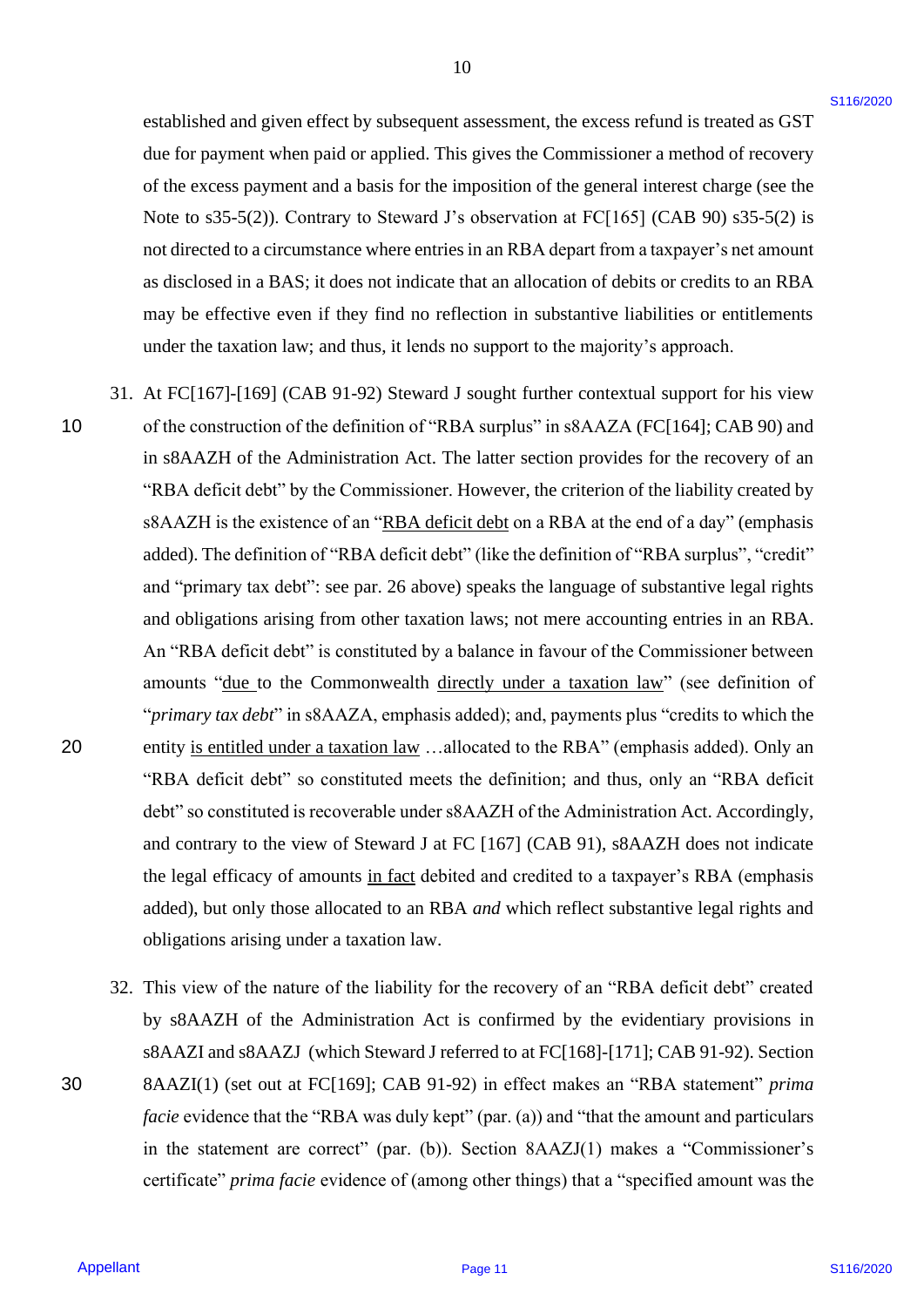RBA deficit debt on the date of the certificate" (par. (d)). That would necessarily involve the "Commissioner's certificate" being *prima facie* evidence that the debts and credits the "Commissioner's certificate" being prima facie evidence that the debts and credits which make up the balance in favour of the Commissioner constituting the "RBA deficit which make up the balance in favour of the Commissioner constituting the "RBA deficit debt" substantively and legitimately arose under a taxation law (see par. 31 above). Thus, debt" substantively and legitimately arose under <sup>a</sup> taxation law (see par. 31 above). Thus, both s8AAZI and s8AAZJ of the Administration Act assume that in an action to recover both s8AAZI and s8AAZJ of the Administration Act assume that in an action to recover an "RBA deficit debt" it is necessary to prove that the deficit appearing in the RBA an "RBA deficit debt" it is necessary to prove that the deficit appearing in the RBA reflected the correct balance of the taxpayer's liabilities and entitlements under the taxation reflected the correct balance of the taxpayer's liabilities and entitlements under the taxation laws. They facilitate *prima facie* (not conclusive)<sup>3</sup> proof of that fact. As Derrington J pointed out at FC[64] (CAB 61) they are evidentiary provisions of a facultative nature and pointed out at FC[64] (CAB 61) they are evidentiary provisions of <sup>a</sup> facultative nature and 10 point strongly against the suggestion that any liability of an entity arises merely because point strongly against the suggestion that any liability of an entity arises merely because the Commissioner debits an amount to the RBA. the Commissioner debits an amount to the RBA. RBA definit doit on the due of the certificate" (part (d)). That would accossatily involve<br>the "Commissionne of certification" here) gives doive "retistens that the this small critical particles"<br>which makes up the balanc

11 11

33. In contrast, on the approach of the majority of the Full Court, the liability of the taxpayer 33. In contrast, on the approach of the majority of the Full Court, the liability of the taxpayer to pay an "RBA deficit debt" under s8AAZH(1) is completely constituted by *the fact* of a balance in an RBA in favour of the Commissioner. This is so whether or not the integers balance in an RBA in favour of the Commissioner. This is so whether or not the integers of that balance are correct in the sense that they correctly reflect the substantive rights and of that balance are correct in the sense that they correctly reflect the substantive rights and liabilities arising under the taxation laws (FC[168] and [170]; CAB 91, 92). On this view, liabilities arising under the taxation laws (FC[168] and [170]; CAB 91, 92). On this view, the matters of proof to which s8AAZI(1)(b) and s8AAZJ(1) are directed would necessarily the matters of proofto which s8AAZI(1)(b) and ssAAZJ(1) are directed would necessarily be immaterial to any action to recover an "RBA deficit debt". Moreover, the view of the be immaterial to any action to recover an "RBA deficit debt". Moreover, the view of the majority of the Full Court that an action under s8AAZH is constituted by the mere fact of 20 a deficit appearing in the entity's RBA is inconsistent with the definition of "RBA deficit a deficit appearing in the entity's RBA is inconsistent with the definition of "RBA deficit debt" which is incorporated as a criterion of liability in s8AAZH (see par. 31 above). debt" which is incorporated as <sup>a</sup> criterion of liability in ssAAZH (see par. 31 above).

20

10

## Object and purpose of Part IIB of the Administration Act Object and purpose of Part IIB of the Administration Act

34. The object of Part IIB of the Administration Act was to establish an accounting framework 34. The object of Part IIB of the Administration Act was to establish an accounting framework for the management, reporting and recovery of the variety of "revenue products" administered by the Commissioner which give rise to tax debts and to provide a parallel administered by the Commissioner which give rise to tax debts and to provide <sup>a</sup> parallel system of recovery permitting greater flexibility in the management of tax debts.<sup>4</sup> The extrinsic materials to the Bill which introduced the system of RBA described "[t]he RBA extrinsic materials to the Bill which introduced the system of RBA described "[t]he RBA framework [as] … reflect[ing] an alternative presentation, in the form of an RBA, of the framework [as] ... reflect[ing] an alternative presentation, in the form of an RBA, of the specific outstanding tax debts" of the taxpayer and characterised a taxpayer's liability for specific outstanding tax debts" of the taxpayer and characterised <sup>a</sup> taxpayer's liability for

 $3$  Compare, s 105-100 of Schedule 1 of the Administration Act which applies to both GST assessments and declarations and is relevantly indistinguishable from s 177(1) of the *Income Tax Assessment Act 1936* (Cth): declarations and is relevantly indistinguishable from s 177(1) of the Income Tax Assessment Act 1936 (Cth): *Deputy Commissioner of Taxation v Broadbeach Properties Pty Ltd* (2008) 237 CLR 473 at [33]. Deputy Commissioner of Taxation v Broadbeach Properties Pty Ltd (2008) 237 CLR 473 at [33].

<sup>4</sup> Explanatory Memorandum to the *Taxation Laws Amendment Bill (No 5) 1998*, (**RBA EM**) [1.81]-[1.88]. 4Explanatory Memorandum to the Taxation Laws Amendment Bill (No 5) 1998, (RBA EM) [1.81]-[1.88].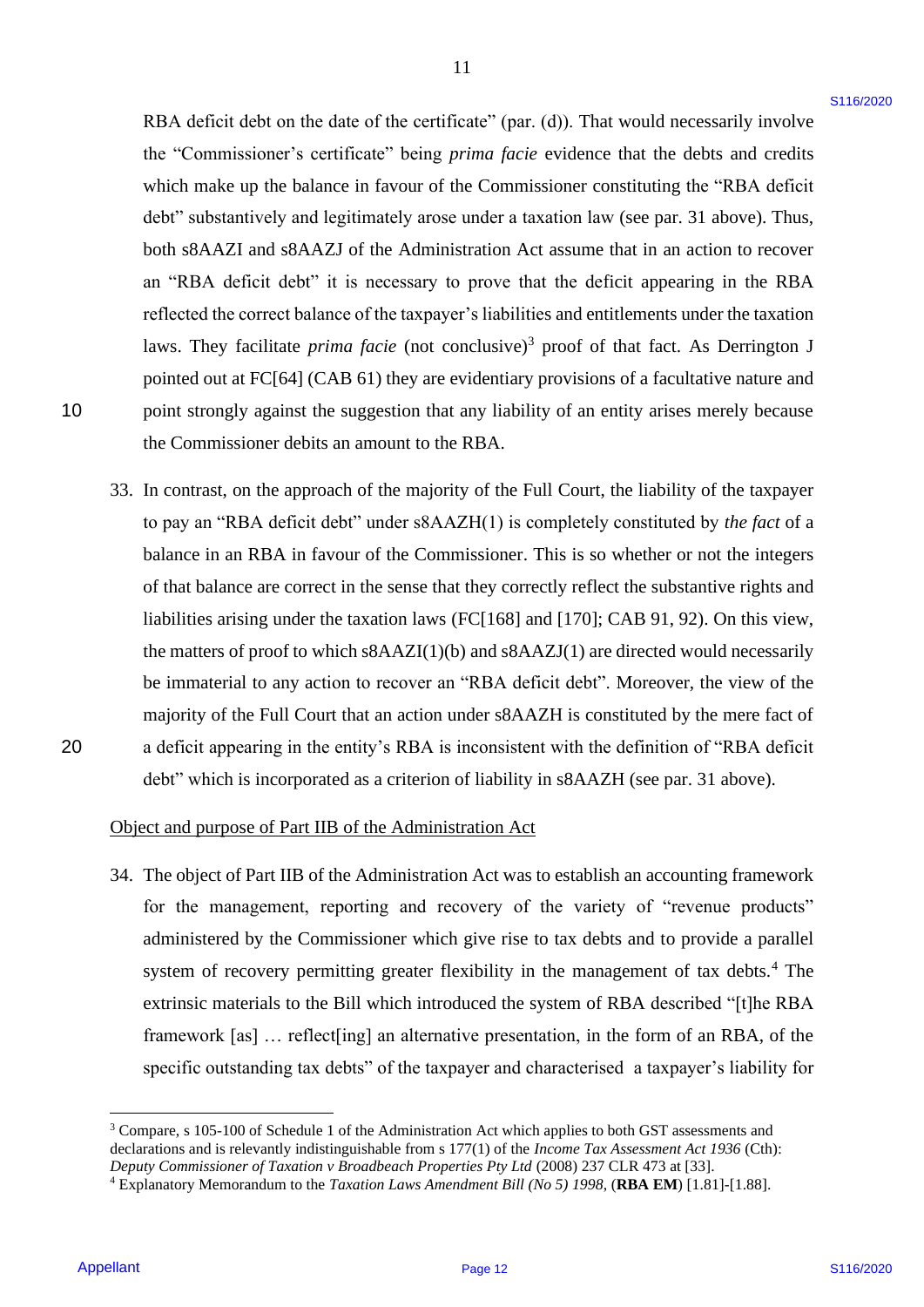an "RBA tax debt [as] ... of the same nature as their liability for the primary tax debts that have been allocated to the RBA".<sup>5</sup>

12 12

- 35. Consistently with that object, in *H'Var Steel Services Pty Limited v DC of T* (2005) 59 ATR 35. Consistently with that object, in H'Var Steel Services Pty Limited v DC ofT (2005) 59 ATR 5 (*H'Var Steel*) the Western Australian Court of Appeal characterised an "RBA deficit <sup>5</sup> (H'Var Steel) the Western Australian Court of Appeal characterised an "RBA deficit debt" as an auxiliary obligation created to facilitate collection of taxes which owe their debt" as an auxiliary obligation created to facilitate collection of taxes which owe their existence to, and are imposed by, other legislation and thus not infringing s55 of the existence to, and are imposed by, other legislation and thus not infringing s55 of the Constitution (at [13], [17] and  $[22]$ ).<sup>6</sup> By parity of reasoning, the obligation on the Commissioner to refund an "RBA surplus" in s8AAZLF(1) of the Administration Act may Commissioner to refund an "RBA surplus" in ssAAZLF(1) of the Administration Act may be accurately characterised as an auxiliary obligation to refund created to facilitate refund be accurately characterised as an auxiliary obligation to refund created to facilitate refund 10 entitlements that owe their existence to, and are imposed by, other legislation.
- 36. The description in s8AAZC(1) of the Administration Act of an RBA as a "system[..] of 36. The description in ssAAZC(1) of the Administration Act of an RBA as <sup>a</sup> "system[..] of accounts for primary tax debts" does not import the proposition that entries into the account accounts for primary tax debts" does not import the proposition that entries into the account have independent legal force. The text of Part IIB of the Administration Act points firmly have independent legal force. The text of Part IIB of the Administration Act points firmly against that proposition (see pars. 23-33 above). For an RBA to be a system of accounts against that proposition (see pars. 23-33 above). For an RBA to be a system of accounts for primary tax debts, it must reflect the actual balance of the primary tax debts and credits; for primary tax debts, it must reflect the actual balance of the primary tax debts and credits; otherwise, it is not an account of them. The nature of an RBA as a parallel, but not separate, source of entitlements and liability is reflected in the two methods in ss. 8AAZLA and 8AAZLB (see par. 25 above) for the allocation and application of payments and "credits S8AAZLB (see par. 25 above) for the allocation and application of payments and "credits to which an entity is entitled under a taxation law" to (inter alia) the "tax debts" of the to which an entity is entitled under a taxation law" to (inter alia) the "tax debts" of the 20  $entity.<sup>7</sup>$ an "RBA tax dolt [aa] ... of the same nature as their liability for the primary tax doles fast<br>have been allocated to the IEHA?<sup>2</sup><br>S. Consistencibly with this choice in  $B^2$  Reel Services *Psy Learted vDC of T* (2005) 59
- 20

10

37. By concluding that an entry in an RBA, unreflective of any substantive obligation or 37. By concluding that an entry in an RBA, unreflective of any substantive obligation or entitlement under other taxation laws and even made by mistake, can be effective to create an "RBA surplus" which is refundable under s8AAZLF(1) or an "RBA deficit debt" recoverable under s8AAZH (FC[166]-[168]; CAB 90-91), the majority of the Full Court recoverable under ssAAZH (FC[166]-[168]; CAB 90-91), the majority of the Full Court decoupled the system of RBAs from the underlying taxation obligations and entitlements decoupled the system of RBAs from the underlying taxation obligations and entitlements whose more effective and efficient administration the system of RBAs was established to whose more effective and efficient administration the system of RBAs was established to facilitate. That approach stands counter to the conclusion of the Western Australian Court facilitate. That approach stands counter to the conclusion of the Western Australian Court

<sup>5</sup> RBA EM at [1.90] and [1.118]. >RBA EM at [1.90] and [1.118].

<sup>&</sup>lt;sup>6</sup> Applying the approach of Kitto J in *Moore v Commonwealth* (1951) 82 CLR 547 at 581.

<sup>&</sup>lt;sup>7</sup> See also, Explanatory Memorandum to the A New Tax System (Pay As You Go) Bill 1999 at [3.18] "The allocation of a primary tax debt to an RBA establishes a parallel liability ie. an amount on an RBA that relates to the **underlying primary tax debt**. … This parallel system has been established to give the Commissioner the underlying primary tax debt. ... This parallel system has been established to give the Commissioner the flexibility to pursue unpaid tax in proceedings for either a primary tax debt or the balance on an RBA which reflects that debt but not both" (emphasis added).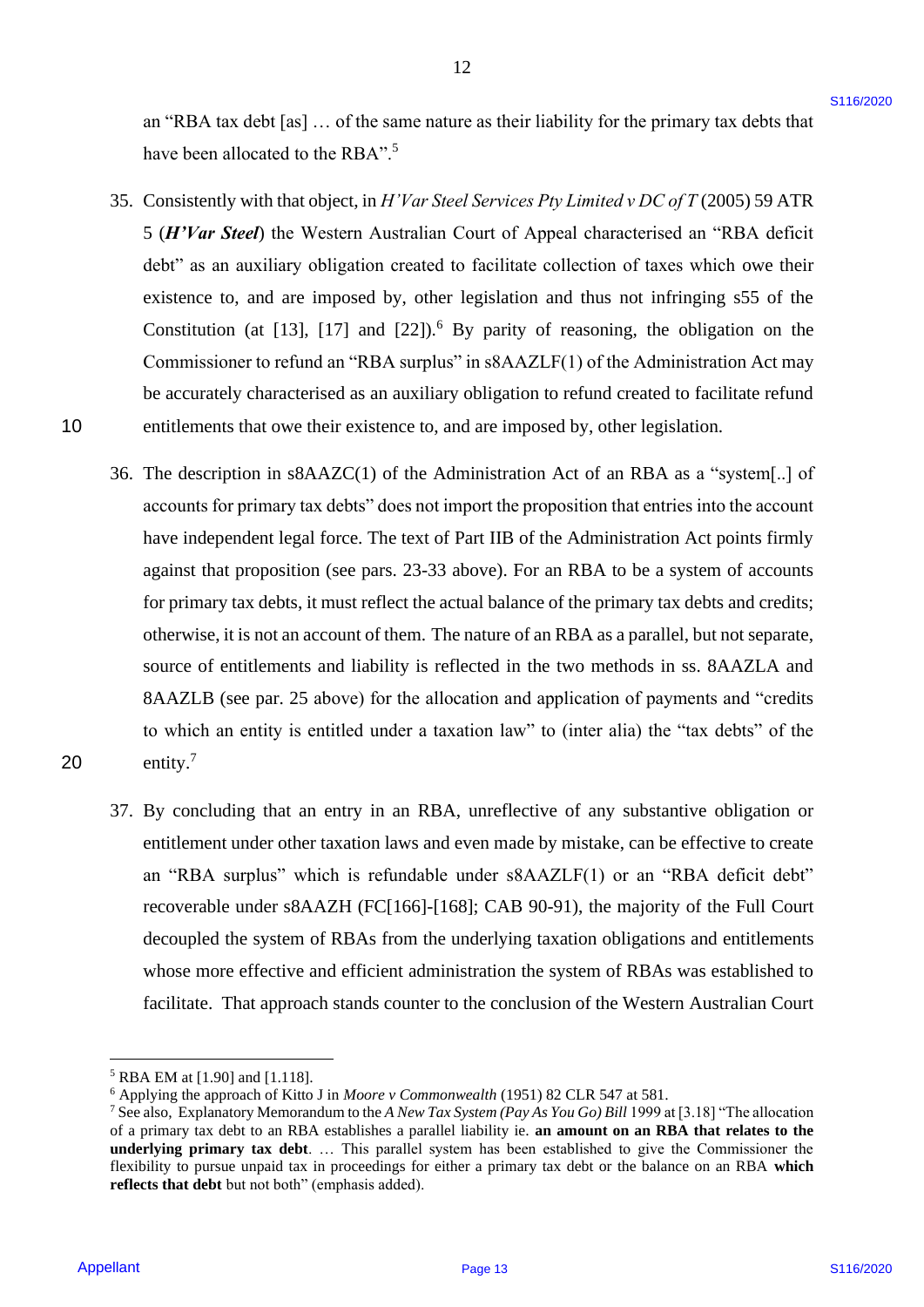of Appeal in *H'Var Steel* and departs from the object and purpose of Part IIB of the Administration Act. Administration Act.

38. Moreover, the proposition (embraced by Steward J at FC[165]-[171]; CAB 90-92) that 38. Moreover, the proposition (embraced by Steward J at FC[165]-[171]; CAB 90-92) that mere administrative accounting entries, unconnected with liabilities arising under positive mere administrative accounting entries, unconnected with liabilities arising under positive taxation law and even if mistaken, can be effective to create revenue debts contravenes at taxation law and even if mistaken, can be effective to create revenue debts contravenes at least one of the four "canons" of taxation articulated by Adam Smith and referred to by least one of the four "canons" of taxation articulated by Adam Smith and referred to by Windeyer J in *Giris Pty Ltd v FC of T* (1969) 119 CLR 365 at 382 against arbitrary and Windeyer <sup>J</sup> in Giris Pty Ltd v FC of T(1969) 119 CLR 365 at 382 against arbitrary and uncertain taxation. 8 It is an unlikely one for Parliament to have embraced. As observed by uncertain taxation.® It is an unlikely one for Parliament to have embraced. As observed by Derrington J at FC[59] (CAB 59) it does not appear that the legislature intended that an Derrington J at FC[59] (CAB 59) it does not appear that the legislature intended that an 10 entity is entitled to the payment of interest on an accounting surplus which has arisen by the accidental crediting to the RBA of amounts to which the entity was not entitled. the accidental crediting to the RBA of amounts to which the entity was not entitled.

### Parliamentary control of expenditure and the *Auckland Harbour Board* principle

- 39. At FC[109] (CAB 72-73) Derrington J observed the tension between (on the one hand) the 39. At FC[109] (CAB 72-73) Derrington <sup>J</sup> observed the tension between (on the one hand) the proposition that administrative accounting entries, unreflective of any legitimate or proposition that administrative accounting entries, unreflective of any legitimate or substantive entitlement under a taxation law, could generate rights to refunds which substantive entitlement under a taxation law, could generate rights to refunds which accrued interest; and (on the other) the principle of parliamentary control of the withdrawal accrued interest; and (on the other) the principle of parliamentary control of the withdrawal of funds from consolidated revenue: Wilkie v Commonwealth (2017) 263 CLR 487 at [60]-[61]. [61].
- 40. In *Auckland Harbour Board v R* [1924] AC 318 (*Auckland Harbour Board*) at 326 Lord 40. In Auckland Harbour Board v R [1924] AC 318 (Auckland Harbour Board) at 326 Lord 20 Haldane articulated the principle by stating that "no money can be taken out of the Haldane articulated the principle by stating that "no money can be taken out of the consolidated Fund into which revenue funds have been paid, excepting under a distinct authorization from Parliament itself" (emphasis added, quoted with approval in *Brown v*  authorization from Parliament itself' (emphasis added, quoted with approval in Brown v West (1990) 169 CLR 195 at 205). <sup>9</sup> As Derrington J observed at FC[109] (CAB 73), if Parliament had intended that mere administrative entries in an RBA by the Commissioner, Parliament had intended that mere administrative entries in an RBA by the Commissioner, unreflective of substantive entitlements under a taxation law and even made by mistake, unreflective of substantive entitlements under a taxation law and even made by mistake, could generate an obligation by the Commissioner to make payments which accrued interest, that intention would have to be expressed in clear terms. There are no such clear interest, that intention would have to be expressed in clear terms. There are no such clear of Appeal in *H*Fivo Steel and depents from the object and puppose of Pan IBs of the Ahmeterianium Act<br>Administration Act<br>Administration Acts<br>Administration Contentral Acts<br>SS. Moreover, the proposition (can<br>beneficely Se 20

<sup>&</sup>lt;sup>8</sup> A Smith, *Wealth of Nations*, Book V, Chapter II, Part II.

 $9$  Sub-section 16(1) of the Administration Act appropriates amounts the Commissioner is "required or permitted to pay to a person by or under a provision of a taxation law" other than a general administration provision or a prescribed provision. Like Part IIB of the Administration Act, s16 is concerned with amounts the Commissioner prescribed provision. Like Part IB of the Administration Act, s16 is concerned with amounts the Commissioner is substantively and legitimately obliged or enabled to pay under a provision of a taxation law. is substantively and legitimately obliged or enabled to pay undera provision of a taxation law.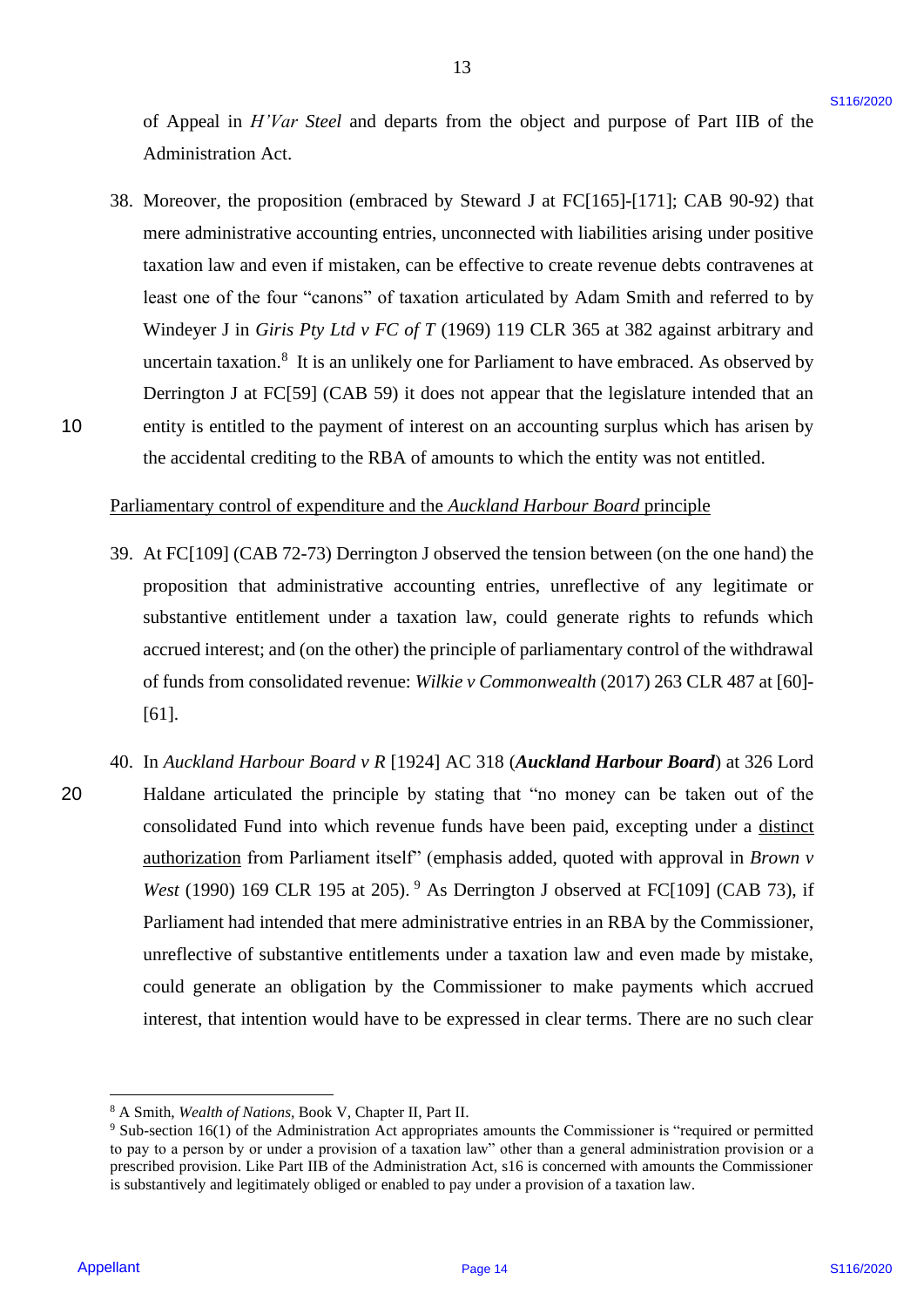terms in Part IIB of the Administration Act; on the contrary, the terms of Part IIB point clearly in the opposite direction (see pars. 23-33 above). clearly in the opposite direction (see pars. 23-33 above).

- 41. Parliamentary control of expenditure is allied to the further principle in *Auckland Harbour*  41. Parliamentary control of expenditure is allied to the further principle in Auckland Harbour Board to the effect that public funds disbursed without Parliamentary authorisation are recoverable, even if their disbursement was purportedly ratified by the executive recoverable, even if their disbursement was purportedly ratified by the executive government.<sup>10</sup> As observed by Viscount Haldane, "Any payment out of the consolidated fund made without Parliamentary authority is simply illegal and *ultra vires*, and may be recovered by the Government..." (at 326). That principle is reflected in s8AAZN of the Administration Act which provides for recovery of "administrative overpayments", being Administration Act which provides for recovery of "administrative overpayments", being 10 defined as "an amount the Commissioner has paid ... by mistake, being an amount to which the person is not entitled" (emphasis added). The language of legal entitlement used in s8AAZN is of a piece with the balance of Part IIB of the Administration Act (see pars. 26 s8AAZN is of a piece with the balance of Part IIB of the Administration Act (see pars. 26 to 29 above). to 29 above). texus in Part IIB of the Administration Act: on the contexty, the terms of Part IIB point<br>clearly in the opposite direction (see parts. 21.33 above).<br>
41. Pathamaxany context of expendition is alicid to the farther princi
	- 42. The approach of the majority of the Full Court turns the *Auckland Harbour Board* principle 42. The approach of the majority of the Full Court turns the Auckland Harbour Board principle on its head. Rather than expenditure effected by the executive but unauthorized by on its head. Rather than expenditure effected by the executive but unauthorized by Parliament being recoverable, under the Full Court's approach executive action (i.e., Parliament being recoverable, under the Full Court's approach executive action (i.e., making entries in an RBA) unsupported by any substantive entitlement under the taxation making entries in an RBA) unsupported by any substantive entitlement under the taxation laws enacted by Parliament, creates an enforceable call on public funds and a right to laws enacted by Parliament, creates an enforceable call on public funds and <sup>a</sup> right to interest on those funds. interest on those funds.
- 20 43. Further, where the Commissioner mistakenly refunds an "RBA surplus" which does not 20 <sup>=</sup> 43. Further, where the Commissioner mistakenly refunds an "RBA surplus" which does not reflect an entity's substantive entitlement under the taxation law, on the majority's reflect an entity's substantive entitlement under the taxation law, on the majority's approach, the refund so paid would, simply because of the entry in the RBA, be legally approach, the refund so paid would, simply because of the entry in the RBA, be legally effective and would not be an amount "to which the person is not entitled." The effective and would not be an amount "to which the person is not entitled." The Commissioner would on this basis be unable to recover that payment under s8AAZN of Commissioner would on this basis be unable to recover that payment under ssAAZN of the Administration Act and the *Auckland Harbour Board* principle (FC[171]; CAB 92). the Administration Act and the Auckland Harbour Board principle (FC[171]; CAB 92). These consequences are unlikely to reflect a proper construction of Part IIB of the These consequences are unlikely to reflect <sup>a</sup> proper construction of Part IIB of the Administration Act and the Overpayments Act. Administration Act and the Overpayments Act.

<sup>&</sup>lt;sup>10</sup> Recognized in this Court in *NSW v Bardoplh* (1934) 52 CLR 455 at 471 (Evatt J), at 514 (Dixon J) at 522 (McTiernan J) and *Pape v FC of T* (2009) 238 CLR 1 at [59]-[60] (French CJ). (McTiernan J) and Pape <sup>v</sup> FC of <sup>T</sup> (2009) <sup>238</sup> CLR1 at [59]-[60] (French CJ).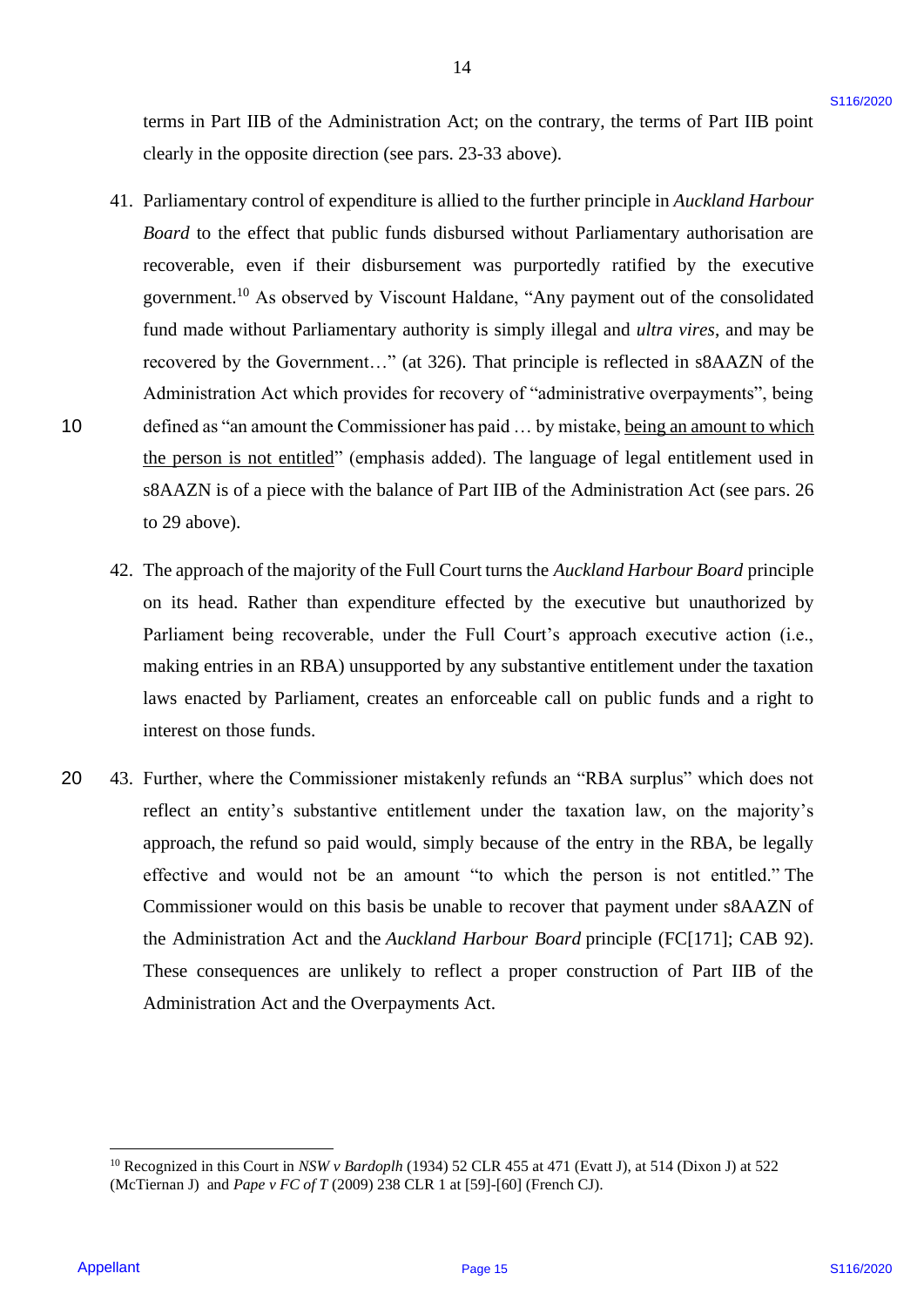### Practical implications Practical implications

- 44. At FC[165] (CAB 90) Steward J asserted that if mistaken entries in an RBA (unreflective 44. At FC[165] (CAB 90) Steward <sup>J</sup> asserted that if mistaken entries in an RBA (unreflective of substantive entitlements under taxation laws) did not create effective debts or entitlement of substantive entitlements under taxation laws) did not create effective debts or entitlement to refunds the effectiveness of the RBA system would be "seriously undermine[d]". On the to refunds the effectiveness of the RBA system would be "seriously undermine[d]". On the contrary, by severing the link between (on the one hand) RBAs, recoverable RBA deficit debts and refundable RBA surpluses (and the entitlement to interest thereon); and (on the debts and refundable RBA surpluses (and the entitlement to interest thereon); and (on the other hand), the substantive and legitimate tax obligations and entitlements of the relevant entity arising under the taxation laws, the approach of the majority undermines the efficacy entity arising under the taxation laws, the approach of the majority undermines the efficacy and integrity of the RBA system and is apt to generate unintended and capricious results. and integrity of the RBA system and is apt to generate unintended and capricious results.
- 10 45. For example, in the event of a mistaken allocation of a credit to an RBA (eg., a keying error 10 45. For example, in the event of <sup>a</sup> mistaken allocation of a credit to an RBA (eg., a keying erroror the allocation of an amount to the RBA of a different entity), the Commissioner and the Commonwealth revenue is, by reason of the majority's conclusion, exposed to a liability Commonwealth revenue is, by reason of the majority's conclusion, exposed to a liability to pay the "RBA surplus" (plus interest) purportedly revealed by the erroneous credit with no clear method of remedying the error. The majority does not appear to contemplate a no clear method of remedying the error. The majority does not appear to contemplate <sup>a</sup> mere reversal of the credit. If the erroneous RBA surplus was actually refunded, the mere reversal of the credit. If the erroneous RBA surplus was actually refunded, the Commissioner may be unable to recover the erroneous payment for the reasons given in Commissioner may be unable to recover the erroneous payment for the reasons given in par. 43 above. By way of further example, in the case of a mistaken allocation of a primary par. 43 above. By way of further example, in the case of a mistaken allocation of <sup>a</sup> primary tax debt revealing a purported "RBA deficit debt", a taxpayer would be exposed to an tax debt revealing <sup>a</sup> purported "RBA deficit debt", a taxpayer would be exposed to an action to recover that (purported) tax debt without the capacity to defend the claim by action to recover that (purported) tax debt without the capacity to defend the claim by 20 showing that the balance in favour of the Commissioner in the RBA did not reflect its showing that the balance in favour of the Commissioner in the RBA did not reflect its substantive tax liabilities arising under the taxation law. substantive tax liabilities arising under the taxation law. Practical implications of the matrix of the matrix in the matrix is the matrix of the matrix of the matrix of the matrix of the matrix of the matrix of the matrix of the matrix of the matrix of the matrix of the matrix of 20
- 46. Steward J suggested at FC[165] (CAB 90) that mistaken entries in an RBA could be 46. Steward <sup>J</sup> suggested at FC[165] (CAB 90) that mistaken entries in an RBA could be corrected by filing GST returns or issuing assessments (and, presumably, not by simply corrected by filing GST returns or issuing assessments (and, presumably, not by simply reversing the erroneous entries). But in a case where there was no underlying error in the assessment or returns, the legislative authority to file GST returns or make assessments in order to generate taxation rights or obligations the purpose and effect of which is to cancel out erroneous RBA entries was not identified by Steward J and is, at best, doubtful. In any event, such returns or assessments would not be effective to correct the RBA unless further event, such returns or assessments would not be effective to correct the RBA unless further entries in the RBA were made as a consequence. The legislative authority to make such 30 entries was not identified by Steward J. The presence of such entries in an RBA would entries was not identified by Steward J. The presence of such entries in an RBA would only be apt to generate confusion in the relevant account. only be apt to generate confusion in the relevant account.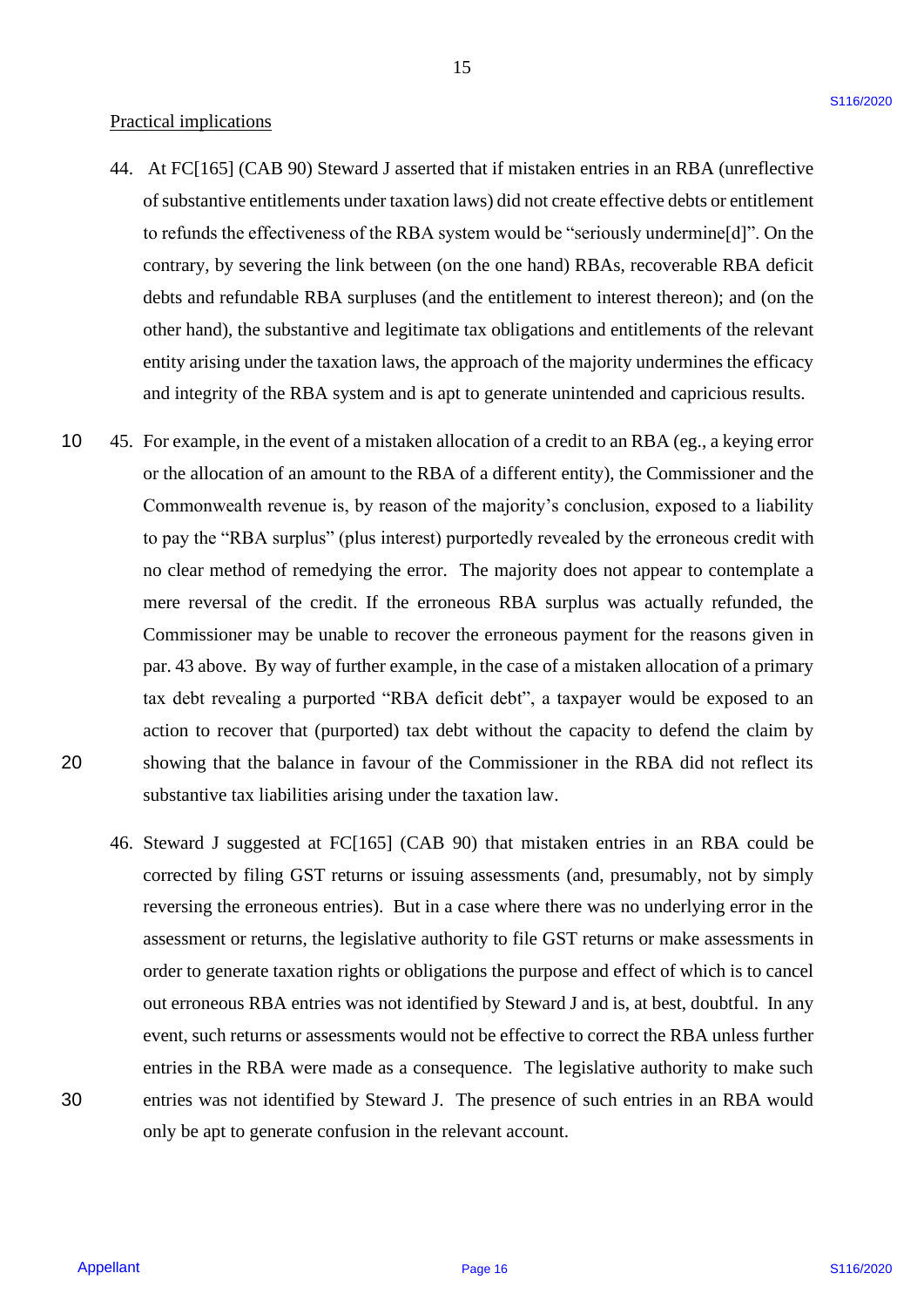## Significance of the Statement of Agreed Facts Significance of the Statement of Agreed Facts

- 47. At FC [158] (CAB 88) Steward J made reference to [16]-[18] of the SOAF which his 47. At FC [158] (CAB 88) Steward <sup>J</sup> made reference to [16]-[18] of the SOAF which his Honour regarded as giving rise to "highly unusual circumstances" (FC [161]; CAB 89). Honour regarded as giving rise to "highly unusual circumstances" (FC [161]; CAB 89). SOAF [16] recorded the act of the Commissioner in allocating the November 2009 Amount SOAF [16] recorded the act of the Commissioner in allocating the November 2009 Amount to Travelex's RBA on 28 June 2012 and the recording by the Commissioner of an "effective date" of 16 November 2009. This was a statement of fact about the "effective date" of 16 November 2009. This was <sup>a</sup> statement of fact about the Commissioner's maintenance of Travelex's RBA. SOAF [17] recorded that the November Commissioner's maintenance of Travelex's RBA. SOAF [17] recorded that the November 2009 Amount "constituted part of an RBA surplus for the purposes of Part IIB of the 2009 Amount "constituted part of an RBA surplus for the purposes of Part IIB of the Administration Act and Part IIIAA of the Overpayments Act" that "arose on 16 December Administration Act and Part IIIAA of the Overpayments Act" that "arose on <sup>16</sup> December 10 2009". This purported to give the Commissioner's act a legal characterisation. It was, as 2009". This purported to give the Commissioner's act <sup>a</sup> legal characterisation. It was, as Derrington J observed at FC[6] (CAB 49), an (implicit) agreement as to "the legal effect Derrington <sup>J</sup> observed at FC[6] (CAB 49), an (implicit) agreement as to "the legal effect or operation" of the Administration Act and the Overpayments Act and (at least) one of mixed fact and law (FC[88]; CAB 67). SOAF [18] recorded that no part of the November mixed fact and law (FC[88]; CAB 67). SOAF [18] recorded that no part of the November 2009 Amount was otherwise allocated under Part IIB of the Administration Act. That was 2009 Amount was otherwise allocated under Part IIB of the Administration Act. That was a further statement of fact about the Commissioner's maintenance of Travelex's RBA. a further statement of fact about the Commissioner's maintenance of Travelex's RBA. Significance of the Statement of Agreed Facts<br>
47. At 182 [158] (CAR 86) Stewart 1 rate reference in [16]-[18] of the SOAT which bis<br>
Hoost regulard as giving into the highly tension in clutting the Womenlet 2010 Area in<br>
- 48. Once it is accepted that (first) the purported amendment of Travelex's BAS and GST return 48. Once it is accepted that (first) the purported amendment of Travelex's BAS and GST return for the November 2009 tax period in June 2012 was ineffective to alter its "net amount" for the November 2009 tax period in June 2012 was ineffective to alter its "net amount" for that tax period from that shown in the November 2009 BAS (see par. 20 above); and for that tax period from that shown in the November 2009 BAS (see par. 20 above); and (second) that an "RBA surplus" can only be constituted by (relevantly) credits to which an (second) that an "RBA surplus" can only be constituted by (relevantly) credits to which an 20 entity is substantively and legitimately entitled to under a taxation law (see par. 26 to 29 entity is substantively and legitimately entitled to under <sup>a</sup> taxation law (see par. 26 to 29 above), it follows (as Derrington J concluded at FC[88]-[89]; CAB 67) that the statement above), it follows (as Derrington <sup>J</sup> concluded at FC[88]-[89]; CAB 67) that the statement of legal characterisation at SOAF [17] was wrong. of legal characterisation at SOAF [17] was wrong.
- 49. Once the agreement as to the legal characterisation of the November 2009 Amount at 49. Once the agreement as to the legal characterisation of the November 2009 Amount at SOAF [17] was exposed as erroneous, the Court was not obliged to, and should not have, SOAF [17] was exposed as erroneous, the Court was not obliged to, and should not have, acted on its correctness: *Damberg v Damberg* (2001) 52 NSWLR 492 at [148]-[160] acted on its correctness: Damberg v Damberg (2001) 52 NSWLR 492 at [148]-[160] (Heydon JA; Spigelman CJ and Sheller JA agreeing); *Holdway v Arcuri Lawyers* [2009] 2 (Heydon JA; Spigelman CJ and Sheller JA agreeing); Holdway v Arcuri Lawyers [2009] 2 Qd R 18 at [5] (McMurdo P), [64]-[65] (Keane JA; Mackenzie AJA agreeing); Benson v *Rational Entertainment Enterprises Ltd* [2018] NSWCA 111; (2018) 97 NSWLR 798 at Rational Entertainment Enterprises Ltd [2018] NSWCA 111; (2018) 97 NSWLR 798 at [104] (Leeming JA; Beazley P and Emmett AJA agreeing); *Awap SGT 26 Investment*  [104] (Leeming JA; Beazley <sup>P</sup> and Emmett AJA agreeing); Awap SGT 26 Investment 30 *Limited v Cn 2000 Holdings Ltd* [2020] WASCA 74 at [181]-[187]. At that point, SOAF Limited v Cn 2000 Holdings Ltd [2020] WASCA 74 at [181]-[187]. At that point, SOAF [17] lost any significance in the resolution of this case and the statements of fact in SOAF [17] lost any significance in the resolution of this case and the statements of fact in SOAF [16] and [18] did not stand in the way of Derrington J's conclusion. [16] and [18] did not stand in the way of Derrington J's conclusion.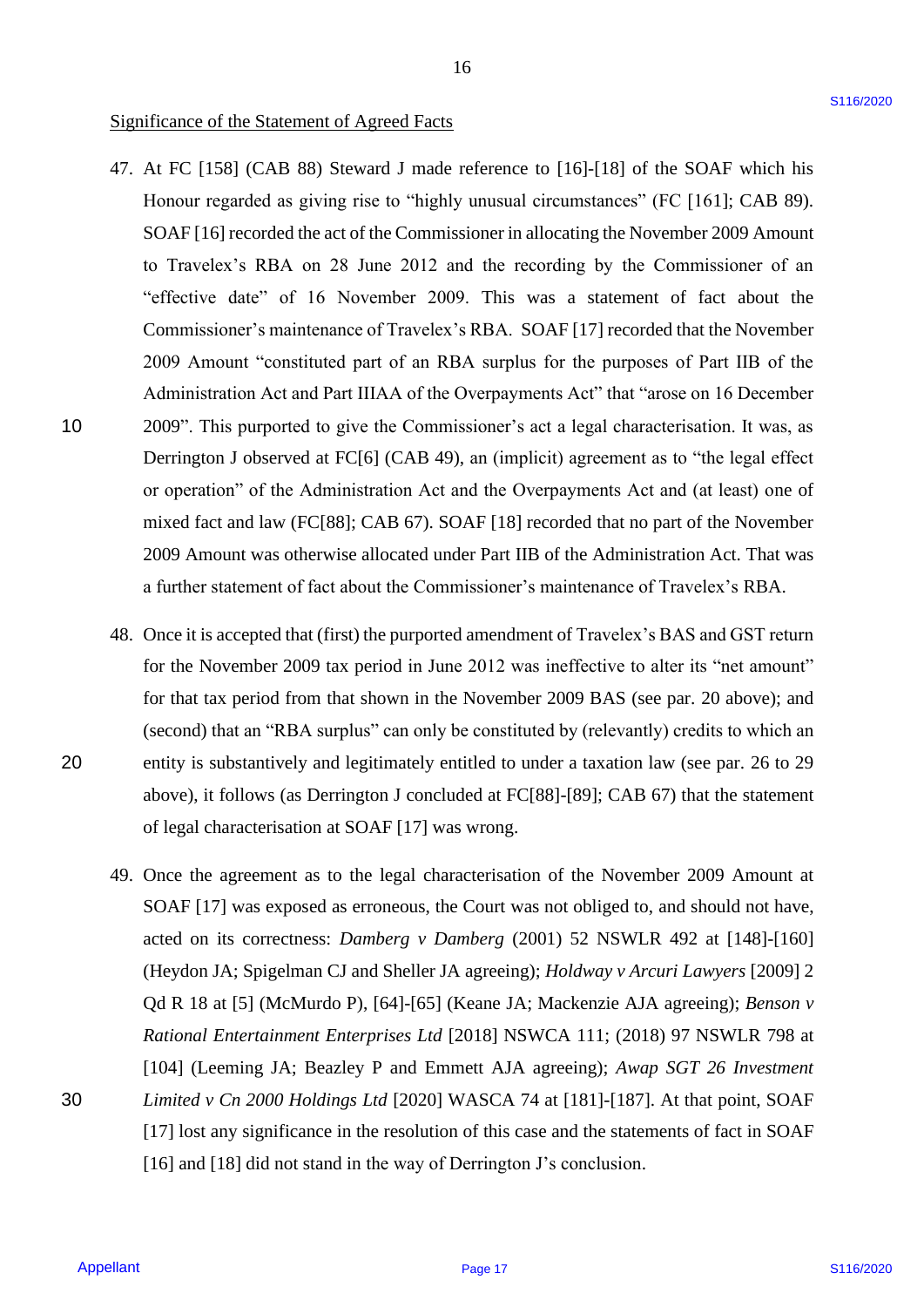### Travelex's Notice of Contention Travelex's Notice of Contention

50. By Notice of Contention Travelex contends that the Full Court erred in failing to find that 50. By Notice of Contention Travelex contends that the Full Court erred in failing to find that the Commissioner had, on or around 28 June 2012, made an assessment that Travelex had the Commissioner had, on or around 28 June 2012, made an assessment that Travelex had a negative net amount for the November 2009 tax period of \$111,269. This contention a negative net amount for the November 2009 tax period of \$111,269. This contention arises from the fact that on 28 June 2012 the Commissioner allocated a credit of \$149,020 arises from the fact that on 28 June 2012 the Commissioner allocated <sup>a</sup> credit of \$149,020 to Travelex's RBA (FC[24]; CAB 52). The effect of this credit on the existing debit balance to Travelex's RBA (FC[24]; CAB 52). The effect of this credit on the existing debit balance of \$37,751 produced a credit balance of \$111,269 (FC [28]; CAB 53). of \$37,751 produced <sup>a</sup> credit balance of \$111,269 (FC [28]; CAB 53).

17 17

- 51. Both the primary judge (PJ[98]; CAB 28-29) and the Full Court (FC[22]; CAB 52) 51. Both the primary judge (PJ[98]; CAB 28-29) and the Full Court (FC[22]; CAB 52) recorded that it was common ground at first instance and on appeal that Travelex did not 10 request the Commissioner make an assessment for the November 2009 tax period under request the Commissioner make an assessment for the November 2009 tax period under s105-10 of Schedule 1 of the Administration Act and the Commissioner did not make an assessment under s105-5 of Schedule 1 of the Administration Act. In fact, Travelex assessment under s105-5 of Schedule 1 of the Administration Act. In fact, Travelex expressly asserted the contrary to the primary judge.<sup>11</sup> Travelex's Notice of Contention represents a *volte face* from its position before the primary judge and the Full Court.
- 52. The threshold and fatal difficulty with the proposition advanced in Travelex's Notice of 52. The threshold and fatal difficulty with the proposition advanced in Travelex's Notice of Contention is that the unchallenged concurrent findings of the primary judge and the Full Contention is that the unchallenged concurrent findings of the primary judge and the Full Court are that in allocating the \$149,020 credit to Travelex's RBA on 28 June 2012 the Court are that in allocating the \$149,020 credit to Travelex's RBA on 28 June 2012 the Commissioner was not purporting to, or in fact, making any assessment but was giving Commissioner was not purporting to, or in fact, making any assessment but was giving effect to the (unauthorised) "long standing administrative practice" by which GST returns effect to the (unauthorised) "long standing administrative practice" by which GST returns 20 were purportedly amended or revised and an entity's "net amount" under the GST Act were purportedly amended or revised and an entity's "net amount" under the GST Act purportedly adjusted accordingly (PJ[86], [97]-[98]; CAB 26, 28, 29; FC[21]-[24]; CAB purportedly adjusted accordingly (PJ[86], [97]-[98]; CAB 26, 28, 29; FC[21]-[24]; CAB 51-52). That is, the acts of the Commissioner which the Notice of Contention asserts were 51-52). That is, the acts of the Commissioner which the Notice of Contention asserts were an assessment were, in fact, acts undertaken in the administration of Travelex's RBA in an assessment were, in fact, acts undertaken in the administration of Travelex's RBA in the implementation of an administrative practice now exposed as lacking legislative the implementation of an administrative practice now exposed as lacking legislative foundation (FC [24]; CAB 52). Just as a decision maker cannot unwittingly make an foundation (FC [24]; CAB 52). Just as a decision maker cannot unwittingly make an administrative decision; $^{12}$  and just as an assessment made by the Commissioner under one section cannot be supported as an assessment made under another section,<sup>13</sup> so an act of Travelact S-Noice of Contention<br>
S0. By Notice of Correstine Truebes corrends that the full Corre erred in failing to find the<br>
disc Contention True of the stock of the SV and the full Lage in the Turk of the<br>
disc Conten

20

<sup>&</sup>lt;sup>11</sup> See Applicant's Submissions in Reply, 13 April 2017, at [7], fn 10: "No assessment was made in the present case" (AFM 78). case" (AFM 78).

<sup>&</sup>lt;sup>12</sup> Pintarich v Deputy Commissioner of Taxation (2018) 262 FCR 41 at [141]-[142] (Moshinsky and Derrington JJ). JJ).

<sup>13</sup> *Federal Commissioner of Taxation v Wade* (1951) 84 CLR 105 at 116 (Kitto J). <sup>13</sup> Federal Commissioner of Taxation v Wade (1951) 84 CLR 105 at 116 (Kitto J).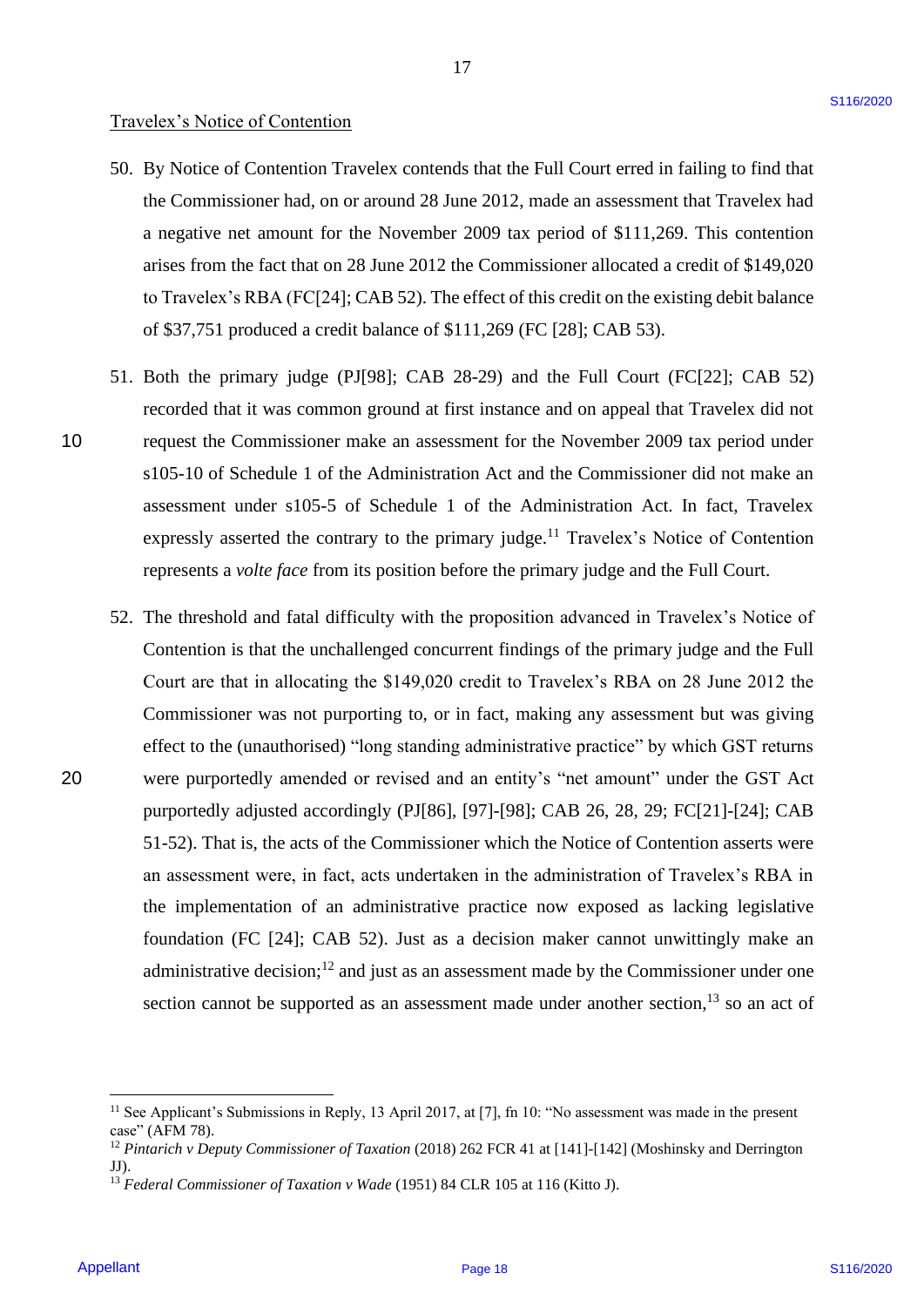the Commissioner which was not and did not purport to be an assessment cannot be treated the Commissioner which was not and did not purport to be an assessment cannot be treated as an assessment. as an assessment.

18 18

- 53. Furthermore, while it is correct to say that an assessment is a process of ascertainment of 53. Furthermore, while it is correct to say that an assessment is a process of ascertainment of the tax payable by an entity, and not a piece of paper; $^{14}$  nor is an assessment constituted by mere internal administrative acts of the Commissioner.<sup>15</sup> Only if the process culminates in service of a notice of assessment giving concrete application of the revenue statutes to a service of a notice of assessment giving concrete application of the revenue statutes to <sup>a</sup> particular case will there be an assessment discernible as an "act in the law".<sup>16</sup> An essential element of a notice of assessment as the culmination of an assessment as an "act in the law" element of <sup>a</sup> notice of assessment as the culmination of an assessment as an "act in the law" is that it brings to the attention of the person on whom it is served that the assessment to 10 which it relates *is an assessment of that person to tax*" (emphasis added).<sup>17</sup>
- 54. The necessity for an assessment to find overt manifestation as an "act in the law" by way 54. The necessity for an assessment to find overt manifestation as an "act in the law" by way of a notice of assessment finds added force in the context of an assessment of net amount of a taxpayer for a tax period under the GST Act made under s105-5 of Schedule 1 of the Administration Act the effect of which is to supersede the net amount that is shown in the Administration Act the effect of which is to supersede the net amount that is shown in the entity's GST return: *Multiflex* at [26]. It is confirmed by the Commissioner's obligation in  $s105-20(1)$  of Schedule 1 of the Administration Act to give a taxpayer a notice of assessment made under s105-5 as soon as practicable after the assessment is made. The assessment made under s105-5 as soon as practicable after the assessment is made. The second sentence of  $s105-20(1)$  is to be understood as referring to a failure to give a notice of assessment as soon as practicable, not a failure to give a notice of assessment at all. of assessment as soon as practicable, not <sup>a</sup> failure to give a notice of assessment at all. the Commissioner which was not and dot not purport to be an assessment cannot be treated<br>
as an aveventeer.<br>
Also and the correct to say that an assessment is a process of assertiancent of<br>
The Lay type of the page 19 and
- 20 55. The mere act of the Commissioner of allocating a credit to an RBA is not an act that has the necessary character of overtly bringing to the attention of the taxpayer that it is, or the necessary character of overtly bringing to the attention of the taxpayer that it is, or relates, to an assessment of that person to tax. It cannot, therefore, reflect the necessary culmination of a process of an assessment as an "act in the law". For this additional reason, culmination of <sup>a</sup> process of an assessment as an "act in the law". For this additional reason, there was no assessment in this case. there was no assessment in this case.

## **Part VII: ORDERS SOUGHT** Part VII: ORDERS SOUGHT

56. The appellant seeks the following orders: 56. The appellant seeks the following orders:

<sup>&</sup>lt;sup>14</sup> R v Deputy Federal Commissioner of Taxation; Ex parte Hooper (1926) 37 CLR 368 at 373 (Isaacs J).

<sup>&</sup>lt;sup>15</sup> Batagol v Federal Commissioner of Taxation (1963) 109 CLR 243 at 252 (Kitto J). Federal Commissioner of *Taxation v Futuris Corp Ltd* (2008) 237 CLR 146 at [2] and [49] (Gummow, Hayne, Heydon and Crennan JJ). Taxation v Futuris Corp Ltd (2008) 237 CLR 146 at [2] and [49] (Gummow, Hayne, Heydon and Crennan JJ). <sup>16</sup> *Batagol* at 253 (Kitto J).

<sup>&</sup>lt;sup>17</sup> Federal Commissioner of Taxation v Prestige Motors Pty Limited (1994) 181 CLR 1 at 14 (Mason CJ, Brennan, Deane, Gaudron and McHugh JJ). Brennan, Deane, Gaudron and McHugh JJ).